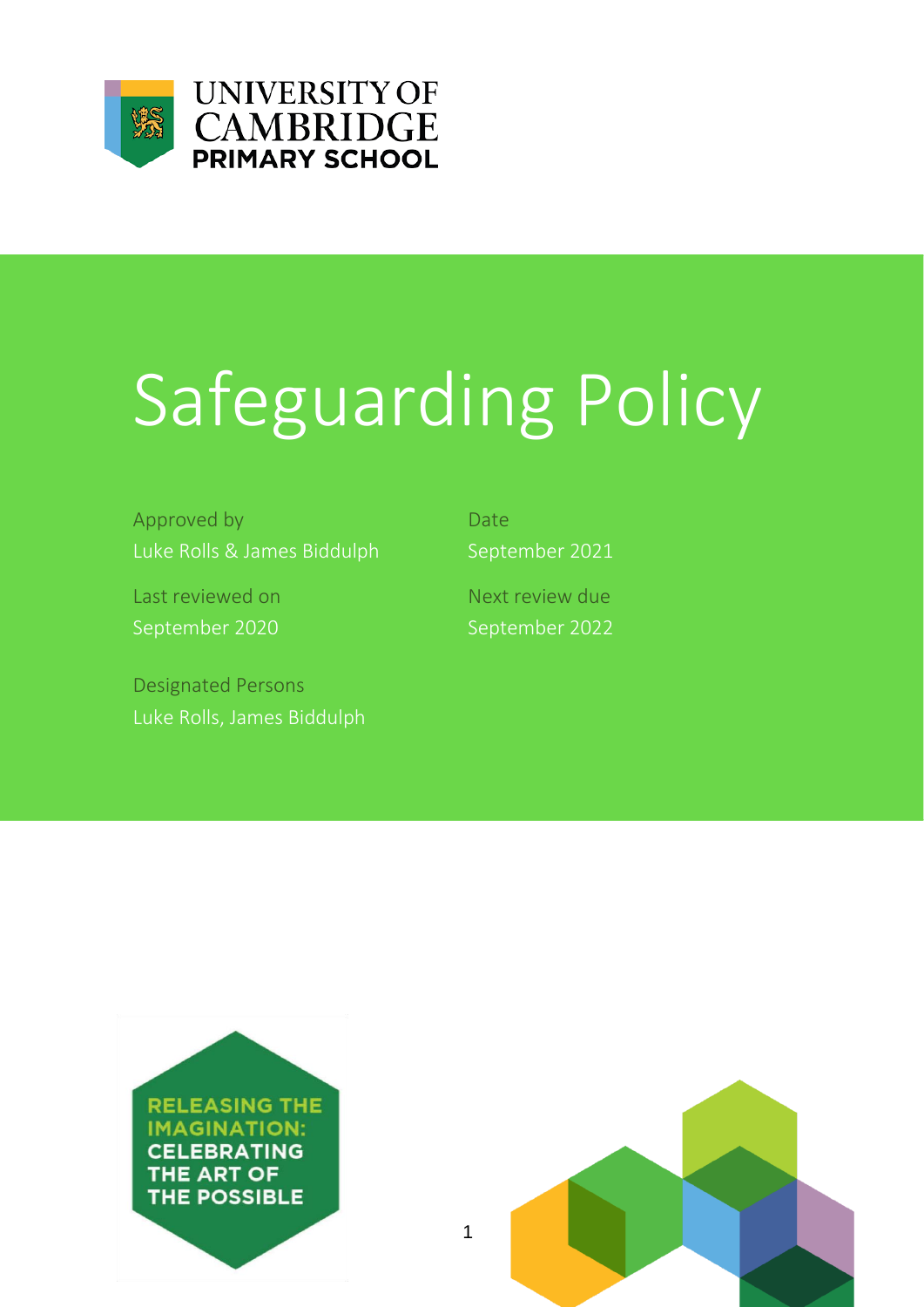# INTRODUCTION

*The University of Cambridge Primary School* fully recognises the responsibility it has under section 175 of the Education Act 2002 and the Education and Training (Welfare of Children) Act, 2021 to have arrangements in place to safeguard and promote the welfare of children.

This responsibility is more fully explained in the statutory guidance for schools and colleges 'Keeping Children Safe in Education' (September 2021). All staff must be made aware of their duties and responsibilities under Part One of this document, which are set out below.

Staff should read the above document together with 'Annex B' of 'Keeping Children Safe in Education', 2021 and 'What to do if you're worried a child is being abused: Advice for practitioners' (March 2015) if they are working directly with children.

Through their day-to-day contact with pupils and direct work with families all staff in school have a responsibility to:

- Identify concerns early to prevent them from escalating;
- Provide a safe environment in which children can learn;
- Identify children who may benefit from early help;
- Know what to do if a child tells them he/she is being abused or neglected;
- Follow the referral process if they have a concern.

This policy sets out how the school's governing body discharges its statutory responsibilities relating to safeguarding and promoting the welfare of children who are pupils at the school. Our policy applies to all staff, paid and unpaid, working in the school including governors. Teaching assistants, mid-day supervisors, office staff as well as teachers can be the first point of disclosure for a child. Concerned parents/carers may also contact the school and its governors.

It is consistent with the Safeguarding Children Partnership Board procedures.

There are four main elements to our policy:

PREVENTION through the teaching and pastoral support offered to pupils and the creation and maintenance of a whole school protective ethos;

PROCEDURES for identifying and reporting cases, or suspected cases, of abuse. The definitions of the four categories of abuse are attached (see Appendix A);

SUPPORTING CHILDREN particularly those who may have been abused or witnessed violence towards others;

PREVENTING UNSUITABLE PEOPLE WORKING WITH CHILDREN. Safer recruitment processes are followed to ensure that those who are unsuitable to work with children are not employed. This policy is available to parents on request and is on the school website.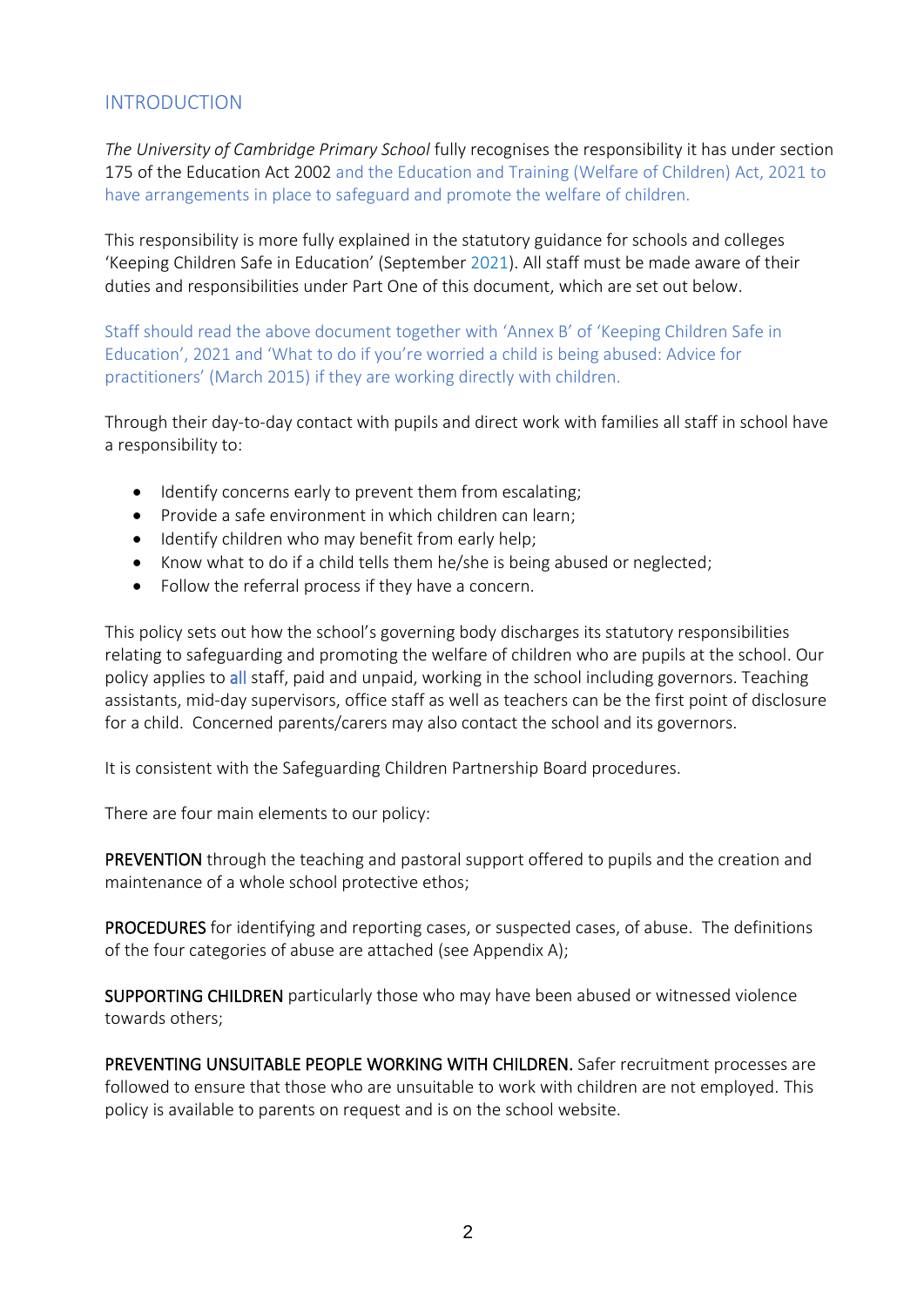# 1. PREVENTION

We recognise that high self-esteem, confidence, supportive friends and good lines of communication with a trusted adult help to protect children. The school will therefore:

- 1.1 Establish and maintain an environment where children feel safe, including in a digital context, and are encouraged to talk and are listened to.
- 1.2 Ensure children know that there are adults in the school whom they can approach if they are worried or in difficulty and their concerns will be taken seriously and acted upon as appropriate.
- 1.3 Incorporate into the curriculum, activities and opportunities which equip children with the skills they need to stay safer from abuse in all contexts, including:
	- How to recognise if family relationships are making them feel unhappy or unsafe and how to seek help or advice from others if needed.
	- How to recognise who to trust and who not to trust, how to judge when a friendship is making them feel unhappy or uncomfortable and how to seek help or advice from others, if needed.
	- The importance of permission-seeking and giving in relationships with friends, peers and adults.
	- That some people behave differently online, including by pretending to be someone they are not.
	- The rules and principles for keeping safe online, how to recognise risks, harmful context and contact and how to report them.
	- How to critically consider their online friendships and sources of information including awareness of the risks associated with people they have never met.
	- About the concept of privacy and the implications of it for both children and adults; including that it is not always right to keep secrets if they relate to being safe.
	- That each person's body belongs to them, and the differences between appropriate and inappropriate or unsafe physical, and other, contact.
	- How to respond safely and appropriately to adults they may encounter (in all contexts, including online) whom they do not know.
	- How to recognise and report feelings of being unsafe or feeling bad about any adult.
	- How to ask for advice or help for themselves or others, and to keep trying until they are heard.
	- How to report concerns or abuse, and the vocabulary and confidence needed to do so.
	- Where to get advice e.g. family, school and/or other sources.

# 2. PROCEDURES

2.1 We will follow the procedures set out in the Cambridgeshire and Peterborough Safeguarding Children Partnership Board 'Inter-Agency Procedures'. A copy of these procedures can be found on their website: <http://www.safeguardingcambspeterborough.org.uk/children-board/>

#### 2.2 The Designated Safeguarding Lead is: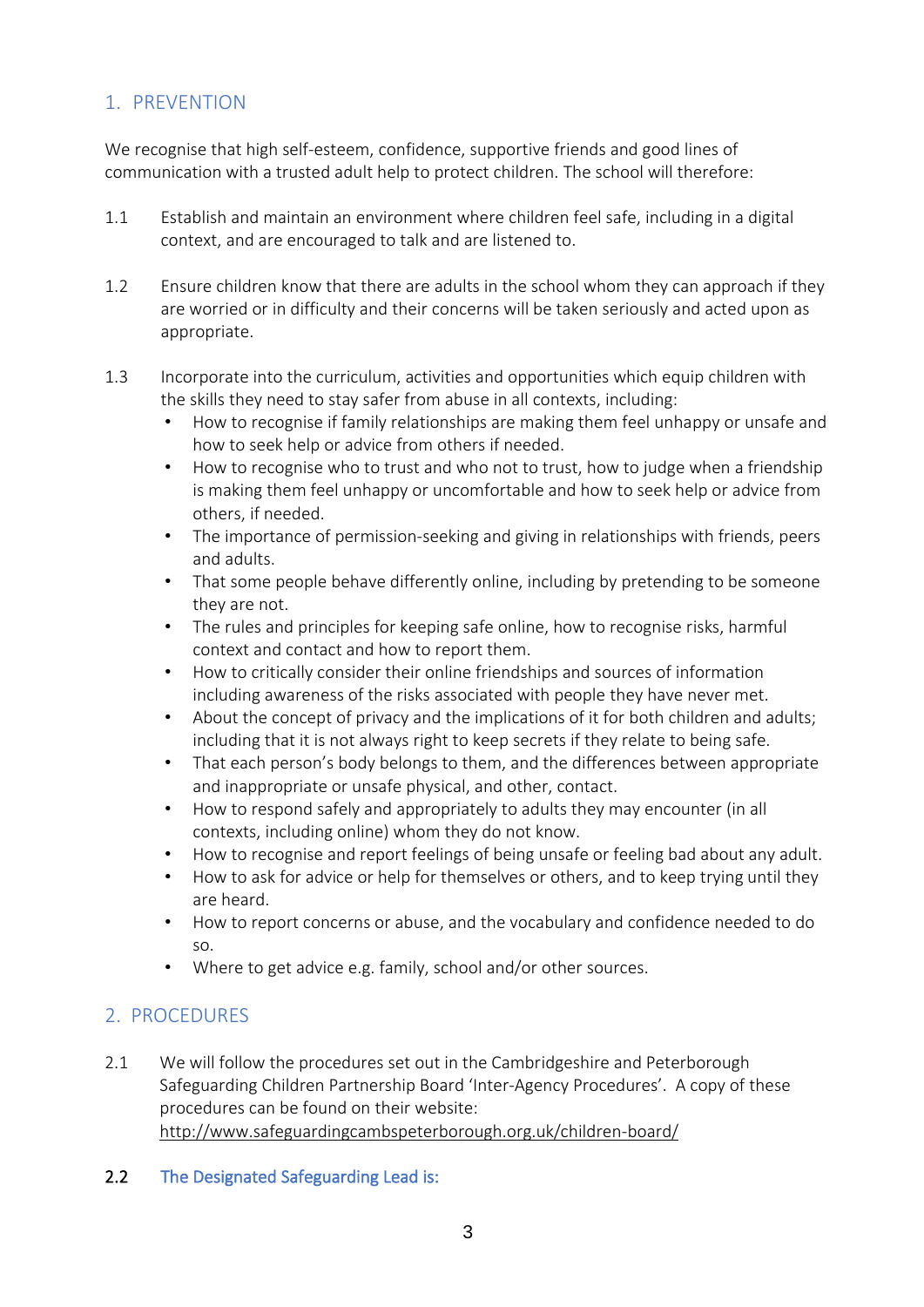Luke Rolls

2.3 The Deputy Designated Safeguarding Lead is:

James Biddulph

2.4 The nominated governor for Safeguarding and Child Protection is:

Amy Weatherup

2.5 The Domestic Abuse Lead is:

Luke Rolls

2.6 The PREVENT Lead is:

James Biddulph

2.7 The nominated governor for PREVENT is:

#### Kirsty Allen

- 2.8 The Governing body:
- 2.8.1 Appoint a senior member of staff from the leadership team to the role of Designated Safeguarding Lead (DSL). The DSL will take lead responsibility for safeguarding and child protection. Whilst the activities of the DSL can be delegated to appropriately trained deputies, (Deputy Designated Safeguarding Lead, DDSL), the lead responsibility for safeguarding and child protection remains with the DSL and cannot be delegated.
- 2.8.2 Ensure that the role of DSL and DDSL is explicit in the role holder's job description.
- 2.8.3 Ensure that the DSL has the appropriate status and authority within the school to carry out the duties of the post. Give the DSL the time, funding, training, resources and support to provide advice and support to other staff on child welfare and child protection matters. (See 'Keeping Children Safe in Education, 2021, Annex C). Ensure that the DSL and deputies have undertaken the two-day training provided by the Education Safeguarding Team and that this training is updated at least every two years.
- 2.8.4 Ensure that in addition to the formal training set out above, the DSL and DDSLs refresh their knowledge and skills e.g. via bulletins, meetings or further reading at least annually.
- 2.8.5 Ensure that every member of staff, paid and unpaid, and the governing body knows who the Designated Safeguarding Leads and Deputies are and the procedures for passing on concerns from the point of induction. Staff members are required to log a concern via the electronic system MyConcern and submit it immediately.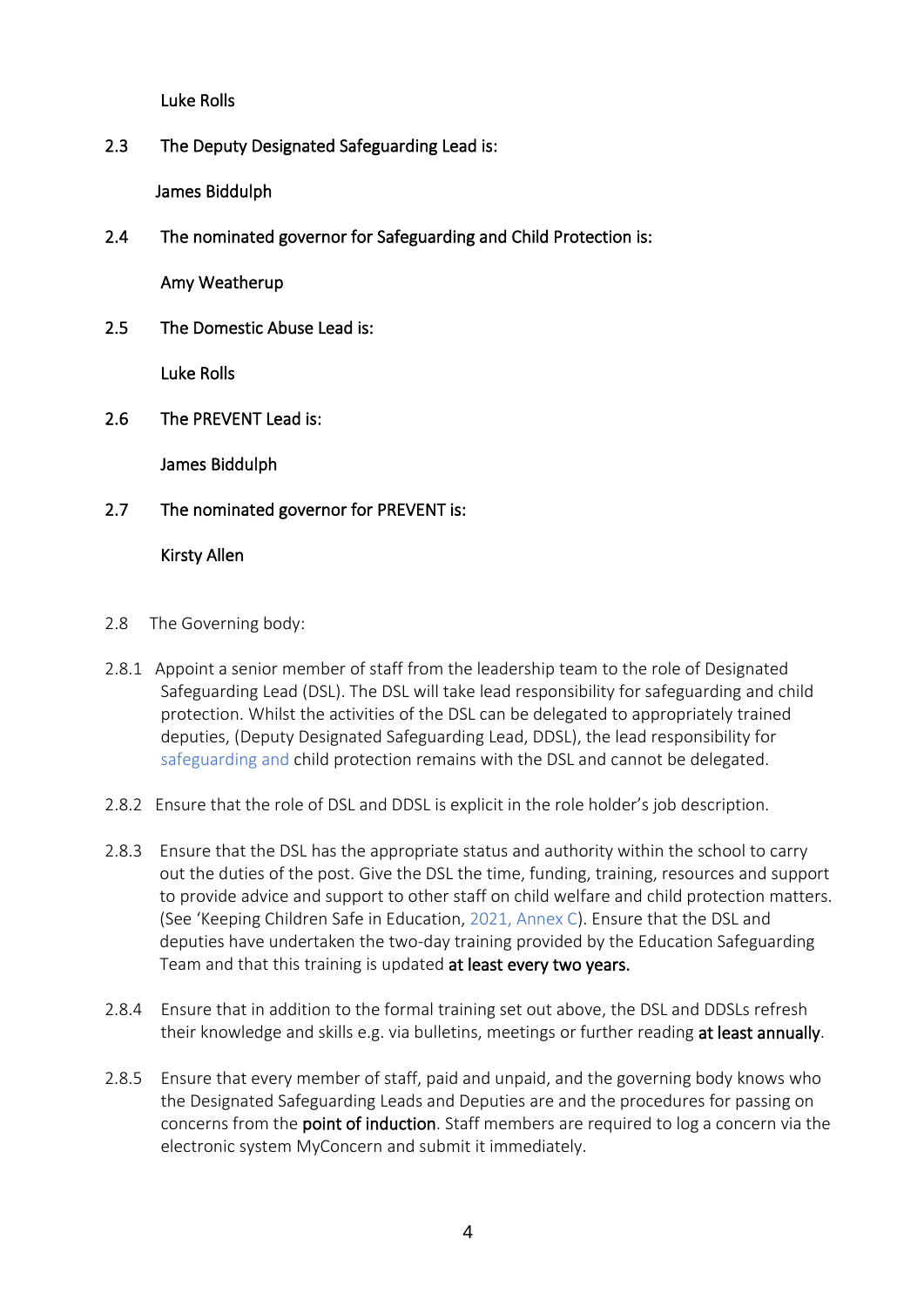- 2.8.6 Ensure that the DSL or DDSL are always available (during school hours, during term-time) to discuss any safeguarding concerns and that all staff are clear upon the course of action they must take if in exceptional circumstances the DSL and DDSL are not available.
- 2.8.7 Arrangements are made so that a DP is on site. On the rare occasion that a DP is not on site, they will be contactable by phone or email and have access to MyConcern. They will be also be contactable via the office.
- 2.8.8 In the second case, supporting safeguarding leads at Mayfield Primary School, Paula Ayliffe and Sarah Stepney are available to be contacted should this be necessary. Staff members also have access to the MASH telephone number if they are unable to be in touch through any of the above channels.
- 2.8.9 Liaise with the three safeguarding partners (Local Authority, clinical commissioning group and police) as appropriate and work with other agencies in line with Working Together to Safeguard Children, 2018.
- 2.8.10 Nominate a governor for safeguarding and child protection who has undertaken appropriate training.
- 2.8.11 Ensure every member of staff and every governor knows:
	- the name of the Designated Safeguarding Lead/Deputies and their role;
	- how to identify the signs of abuse and neglect;
	- how to pass on and record concerns about a pupil/student;
	- that they have an individual responsibility to be alert to the signs and indicators of abuse; and for referring safeguarding concerns to the DSL/DDSL;
	- that they have a responsibility to provide a safe environment in which children can learn;
	- where to find the Inter–Agency Procedures on the Safeguarding Children Partnership Board website;
	- their role in the early help process;
	- the process for making referrals to children's social care;
	- the safeguarding response to children who go missing in education.
- 2.8.12 Ensure all staff members undergo safeguarding and child protection training at induction. Ensure that staff training is regularly updated and that in addition to this training all staff members receive regular safeguarding and child protection updates as required but at least annually.
- 2.8.13 Ensure that all staff, paid and unpaid, recognise their duty and feel able to raise concerns about poor or unsafe practice in regard to children and that such concerns are addressed sensitively and effectively in a timely manner in accordance with agreed whistle-blowing policies.
- 2.8.14 Ensure that parents are informed of the responsibility placed on the school and staff in relation to child protection by setting out these duties in the school website*.*
- 2.8.15 Ensure that this policy is available publicly either via the school website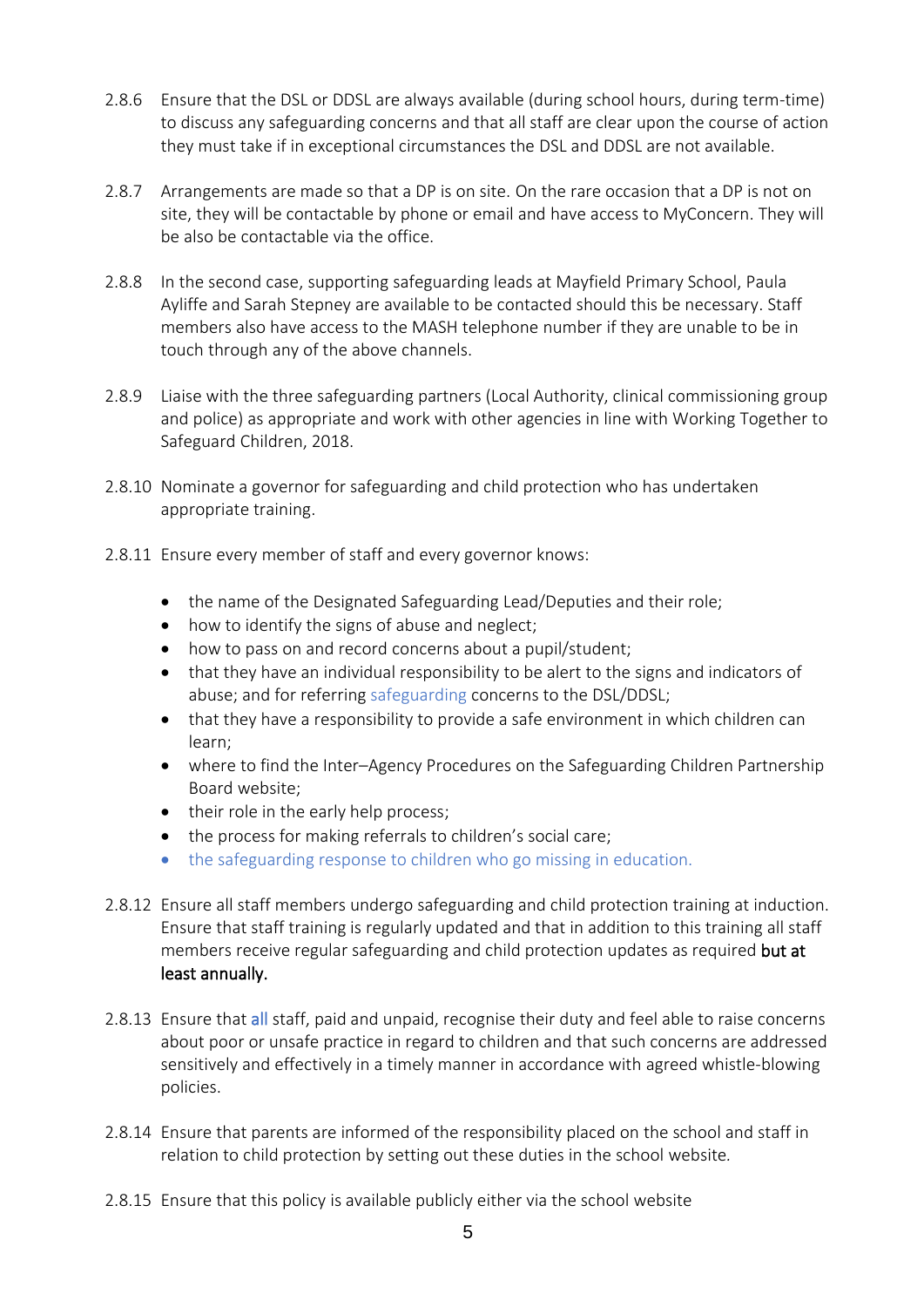- 2.8.16 Help promote educational outcomes by sharing the information about the welfare, safeguarding and child protection issues that children who have or have had a social worker are experiencing with teachers and school and college leadership staff.
- 2.8.17 Where pupils are educated off site or in alternative provision, the school and the provider will have clear procedures about managing safeguarding concerns between the two agencies. Written confirmation that the alternative provider has carried out appropriate safeguarding checks on individuals working at the establishment will be sought by the school.

#### 2.9 Liaison with Other Agencies

The school will:

- 2.9.1 Work to develop effective links with relevant services to promote the safety and welfare of all pupils/students.
- 2.9.2 Co-operate as required, in line with 'Working Together to Safeguard Children,' (July 2018), with key agencies in their enquiries regarding child protection matters including attendance and providing written reports at child protection conferences and core groups.
- 2.9.3 Notify the relevant Social Care Team immediately if:
	- it should have to exclude a pupil who is subject to a Child Protection Plan (whether fixed term or permanently);
	- there is an unexplained absence of a pupil who is subject to a Child Protection Plan;
	- there is any change in circumstances to a pupil who is subject to a Child Protection Plan.
- 2.9.4 When a pupil who is subject to a Child Protection Plan leaves, information will be transferred to the new school immediately. The Child Protection Chair and Social Work Team will also be informed.

#### 2.10 Record Keeping

The school will:

- 2.10.1 Keep clear, detailed, accurate, written records of concerns about children (noting the date, event and action taken), even where there is no need to refer the matter to Social Care immediately.
- 2.10.2 All concerns, discussions and decisions made, and the reasons for those decisions, should be recorded in writing.
- 2.10.3 Records should include:
	- a clear and comprehensive summary of the concern;
	- details of how the concern was followed up and resolved;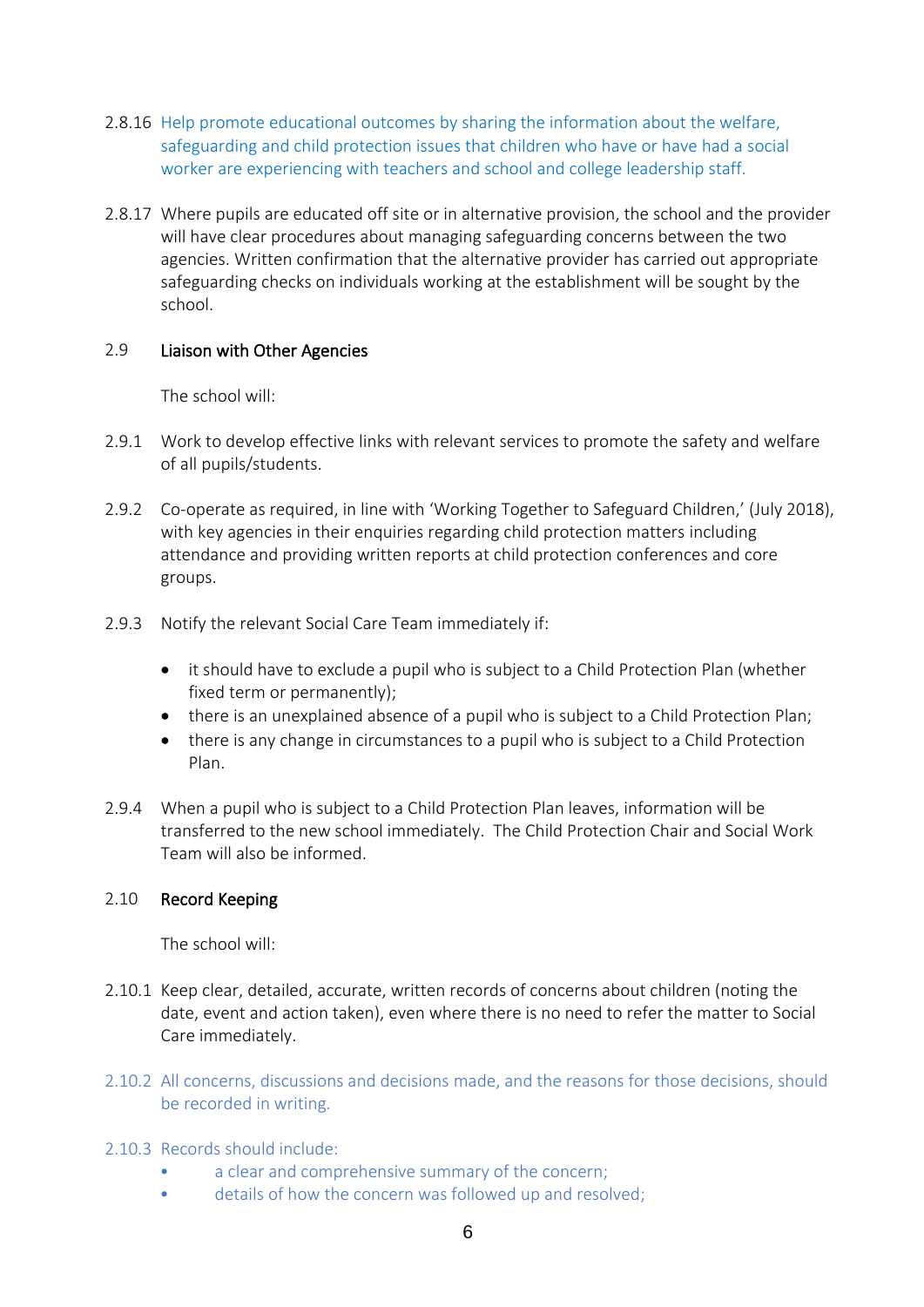- a note of any action taken, decisions reached and the outcome.
- 2.10.4 Electronic records are stored on an identified, purpose-built, secure platform (MyConcern).
- 2.10.5 Ensure all relevant safeguarding records are sent to the receiving school or establishment when a pupil moves schools, within five days, in accordance with 'Keeping Children Safe in Education, 2021, (page 148) and the Education Safeguarding Team's Guidance on Keeping and Managing Child Safeguarding Records.

The DSL will consider whether it would be appropriate to share information with the new school/college in advance of a child leaving.

- 2.10.6 Make parents aware that such records exist except where to do so would place the child at risk of harm.
- 2.10.7 Ensure all actions and decisions are be led by what is considered to be in the best interests of the child.

# 2.11 Confidentiality and information sharing

2.11.1 Information about children and their families is defined as 'special category data', i.e. information that identifies a living individual. Collection, storage and sharing of personal data is governed by the UK General Data Protection Regulations (UK GDPR) and the Data Protection Act 2018.

The school will:

- 2.11.2 Ensure staff and volunteers adhere to confidentiality protocols and that information is shared appropriately.
- 2.11.3 Ensure staff are aware that they have a professional responsibility to share information with other agencies in order to safeguard children, (as set out in 'Information sharing; Advice for practitioners providing safeguarding services to children, young people, parents and carers,' DfE, July 2018).
- 2.11.4 Ensure that if a member of staff receives a Subject Access Request (under the Data Protection Act 2018) from a pupil or parent they will refer the request to the DSL or Headteacher.
- 2.11.5 Ensure staff are clear with children that they cannot promise to keep secrets.

The Designated Safeguarding Lead/Deputies will:

- 2.11.6 Disclose information about a pupil to other members of staff on a 'need to know' basis. Parental consent may be required.
- 2.11.7 Aim to gain consent to share information and be mindful of situations where to do so would place a child at increased risk of harm. Information may be shared without consent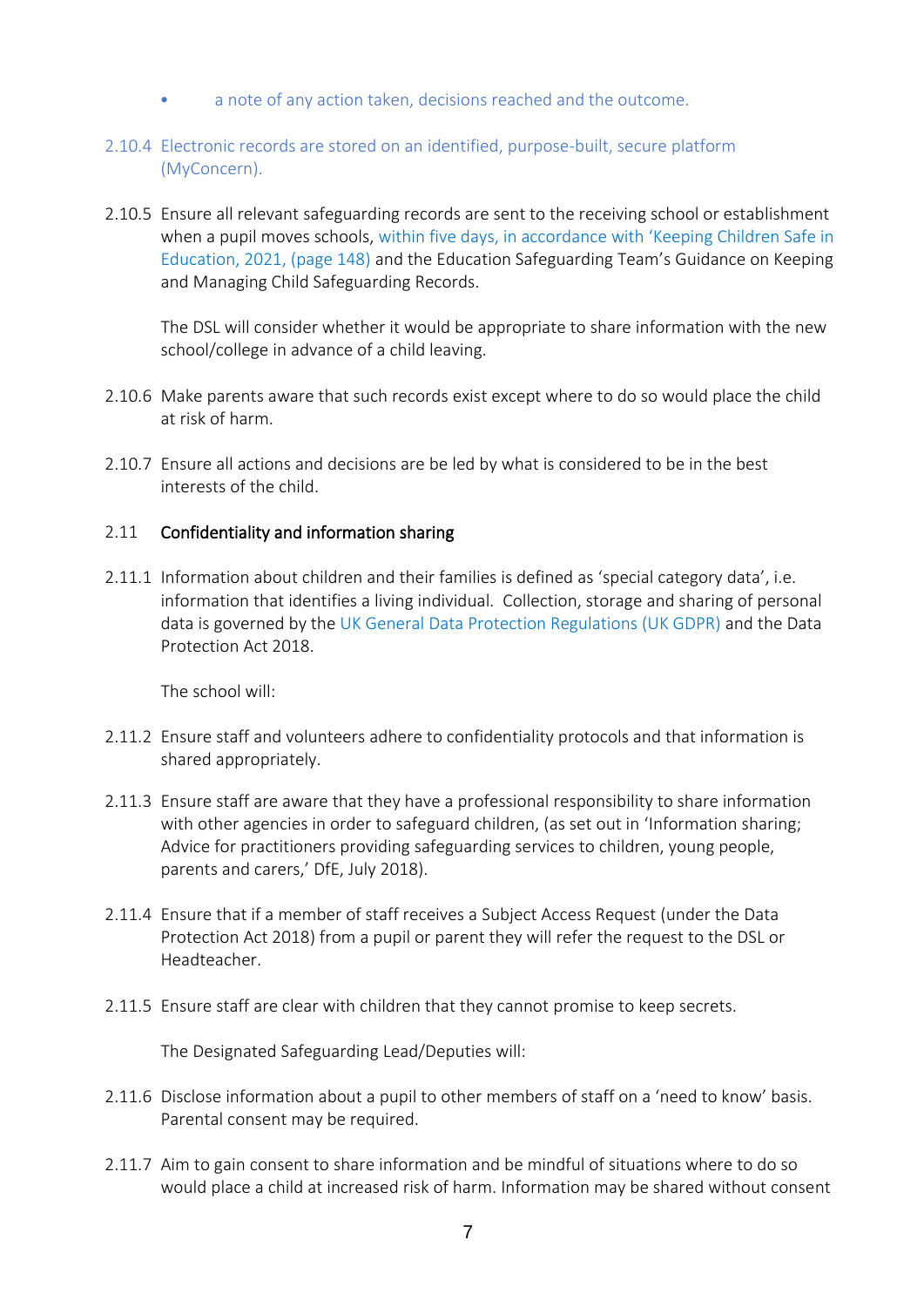if a person believes that there is good reason to do so, and that the sharing of information will enhance the safeguarding of a child in a timely manner.

- 2.11.8 Record when decisions are made to share or withhold information, who information has been shared with and why. (See 'Working Together to Safeguard Children,' July 2018)
- 2.11.9 In cases where the 'serious harm test' is met, schools must withhold providing the data in compliance with schools' obligations under the Data Protection Act 2018 and the UK GDPR. Where in doubt schools should seek independent legal advice.
- 2.11.10 Seek advice about confidentiality from outside agencies if required. (See 'Information sharing; Advice for practitioners providing safeguarding services to children, young people, parents and carers,' DfE, July 2018).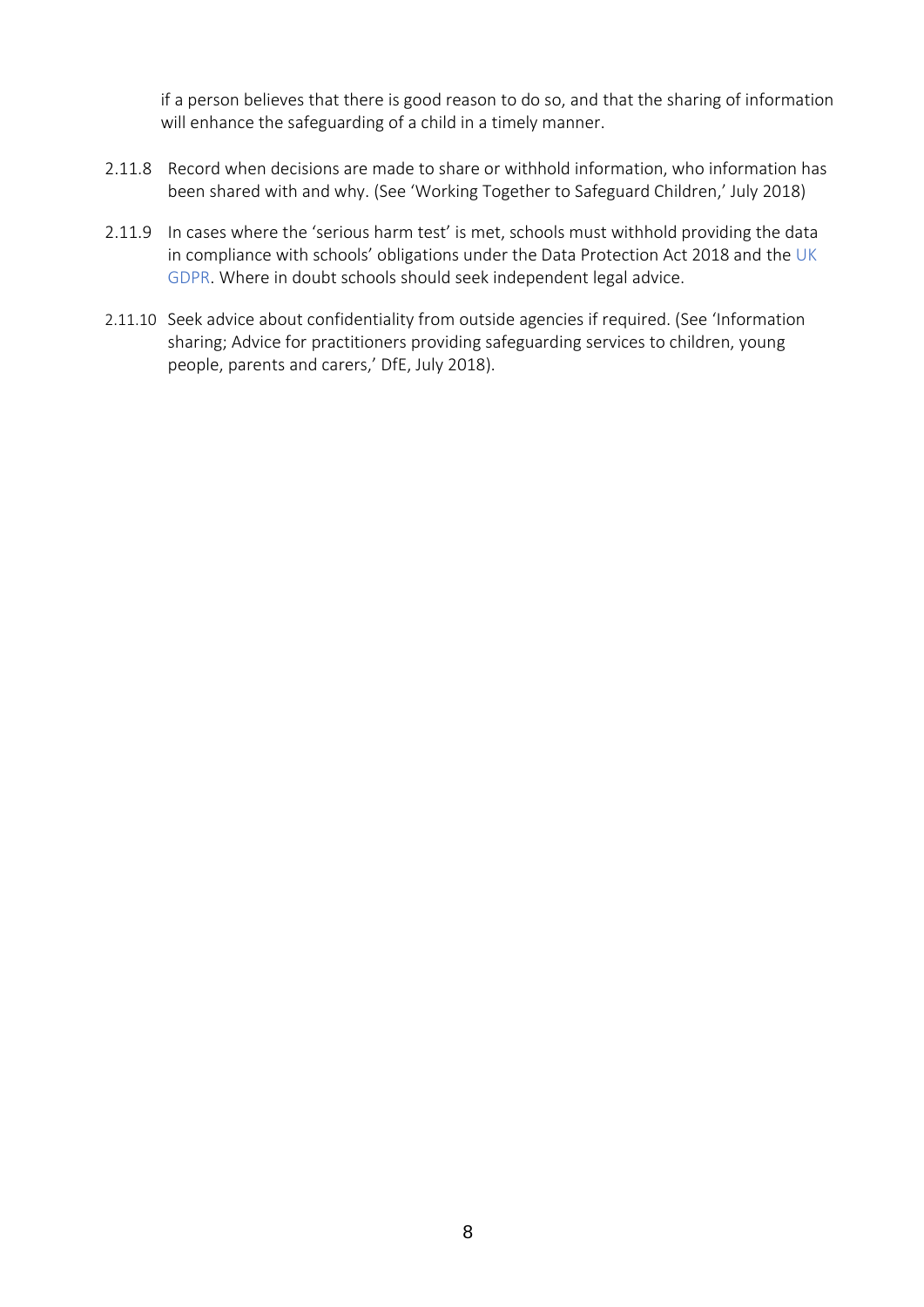#### 2.12 Communication with Parents/Carers

The school will:

- 2.12.1 Ensure that parents/carers are informed of the responsibility placed on the school and staff in relation to child protection by setting out its duties in the school prospectus/website.
- 2.12.2 Undertake appropriate discussion with parents/carers prior to involvement of another agency unless the circumstances preclude this action.  $\setminus$
- 2.12.3 Discuss with Children's Social Care if the school/college believes that notifying parents could place the child or another person at immediate risk of harm or prejudice the prevention or detection of crime.
- 2.12.4 Record what discussions have taken place with parents or if a decision has been made not to discuss it with parents, the rationale must be recorded. Records may subsequently be disclosable to relevant partner agencies if Child Protection proceedings commence.

#### 2.13 Peer on Peer Abuse

We recognise that peer on peer abuse can manifest itself in many ways. This can include but is not limited to: bullying (including cyberbullying, prejudice-based and discriminatory bullying); abuse within intimate partner relationships; physical abuse such as hitting, kicking, shaking, biting, hair pulling, or otherwise causing physical harm; sexual violence and sexual harassment; consensual and non-consensual sharing of nudes and semi-nudes images and/or videos; causing someone to engage in sexual activity without consent, such as forcing someone to strip, touch themselves sexually, or to engage in sexual activity with a third party; upskirting part of the Voyeurism (Offences) Act, April 2019) and initiation/ hazing type violence and rituals. Addressing inappropriate behaviour (even if it appears to be relatively innocuous) can be an important intervention that helps prevent problematic, abusive and/or violent behaviour in the future.

2.13.1 All forms of peer on peer abuse are unacceptable and will be taken seriously.

The school will therefore:

- 2.13.2 Create a whole school protective ethos in which peer on peer abuse, including sexual violence and sexual harassment will not be tolerated.
- 2.13.3 Provide training for staff about recognising and responding to peer on peer abuse, including raising awareness of the gendered nature of peer abuse, with girls more likely to be victims and boys perpetrators.
- 2.13.4 Ensure that staff do not dismiss instances of peer on peer abuse, including sexual violence and sexual harassment as an inevitable part of growing up.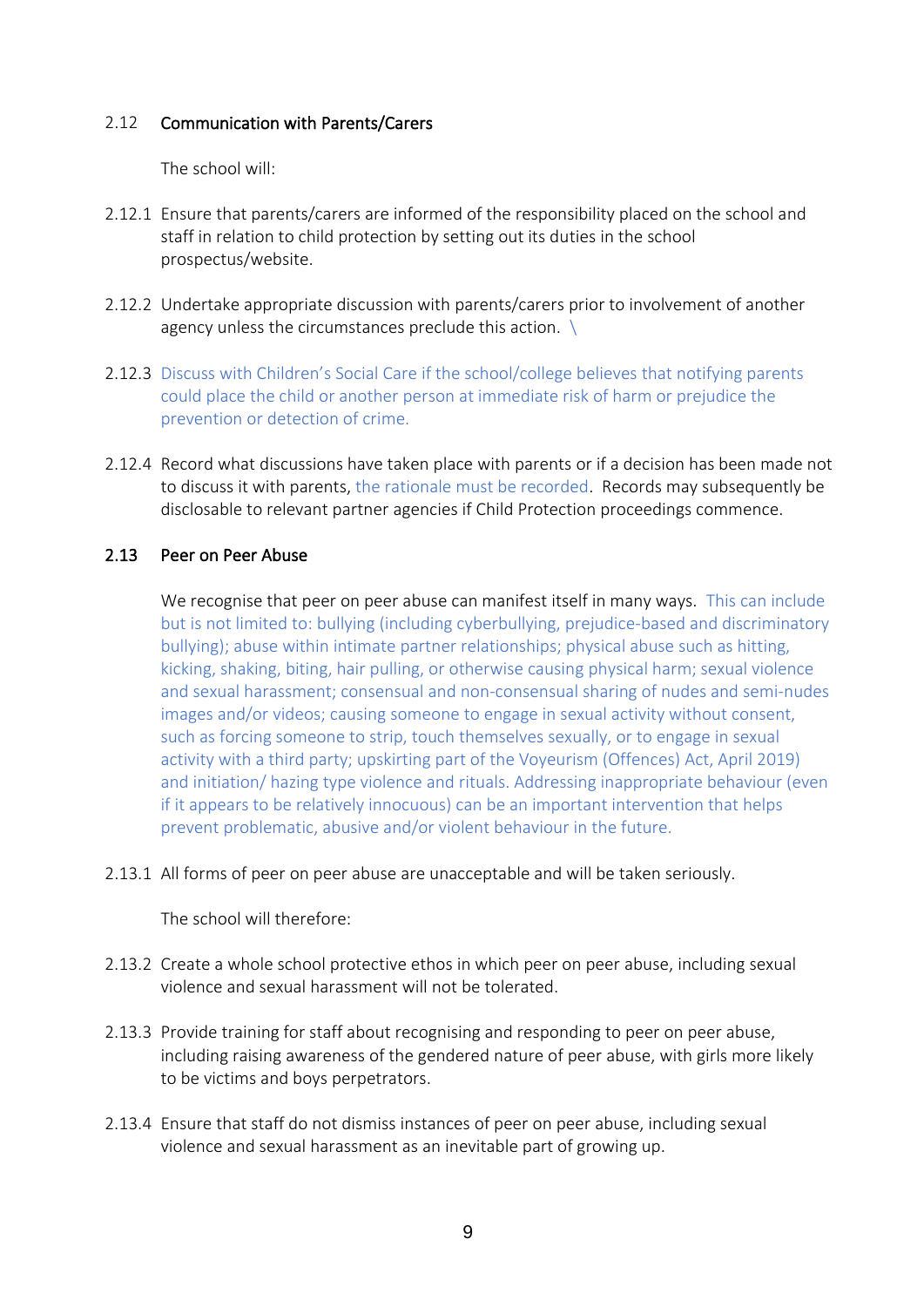- 2.13.5 Include within the curriculum, information and materials that support children in keeping themselves safe from abuse, including abuse from their peers and online.
- 2.13.6 Provide high quality Relationship and Sex Education (RSE) and/or enrichment programmes including teaching about consent.
- 2.13.7 Ensure that staff members follow the procedures outlined in this policy when they become aware of peer on peer abuse.
- 2.13.8 Staff should be aware that some groups are potentially more at risk. Evidence shows girls, children with special educational needs and disabilities (SEND) and LGBT children are at greater risk.

#### 2.14 Dealing with Sexual Violence and Sexual Harassment between children

2.14.1 Sexual violence and sexual harassment can occur between two children of any age and sex from primary to secondary stage and into colleges. It can also occur online. It can also occur through a group of children sexually assaulting or sexually harassing a single child or group of children.

Children who are victims of sexual violence and sexual harassment will likely find the experience stressful and distressing. This will, in all likelihood, adversely affect their educational attainment and will be exacerbated if the alleged perpetrator(s) attends the same school or college. Sexual violence and sexual harassment exist on a continuum and may overlap, they can occur online and face to face (both physically and verbally) and are never acceptable.

#### The school will:

- 2.14.2 Be clear that sexual violence and sexual harassment will not be tolerated.
- 2.14.3 Provide training for staff on how to manage a report of sexual violence or sexual harassment.
- 2.14.4 Make decisions on a case-by-case basis.
- 2.14.5 Reassure victims that they are being taken seriously, offer appropriate support and take the wishes of the victim into account when decision making.
- 2.14.6 Implement measures to keep the victim, alleged perpetrator and if necessary other children and staff members, safe. Record any risk assessments and keep them under review.
- 2.14.7 Give consideration to the welfare of both the victim(s) and perpetrator(s) in these situations.
- 2.14.8 Liaise closely with external agencies, including police and social care, when required.
- 2.14.9 Refer to 'Keeping Children Safe in Education Part Five', 2021, 'Sexual violence and sexual harassment between children in schools and colleges,' (DfE, September, 2021) for full details of procedures to be followed in such cases. Also see 'Sharing nudes and semi-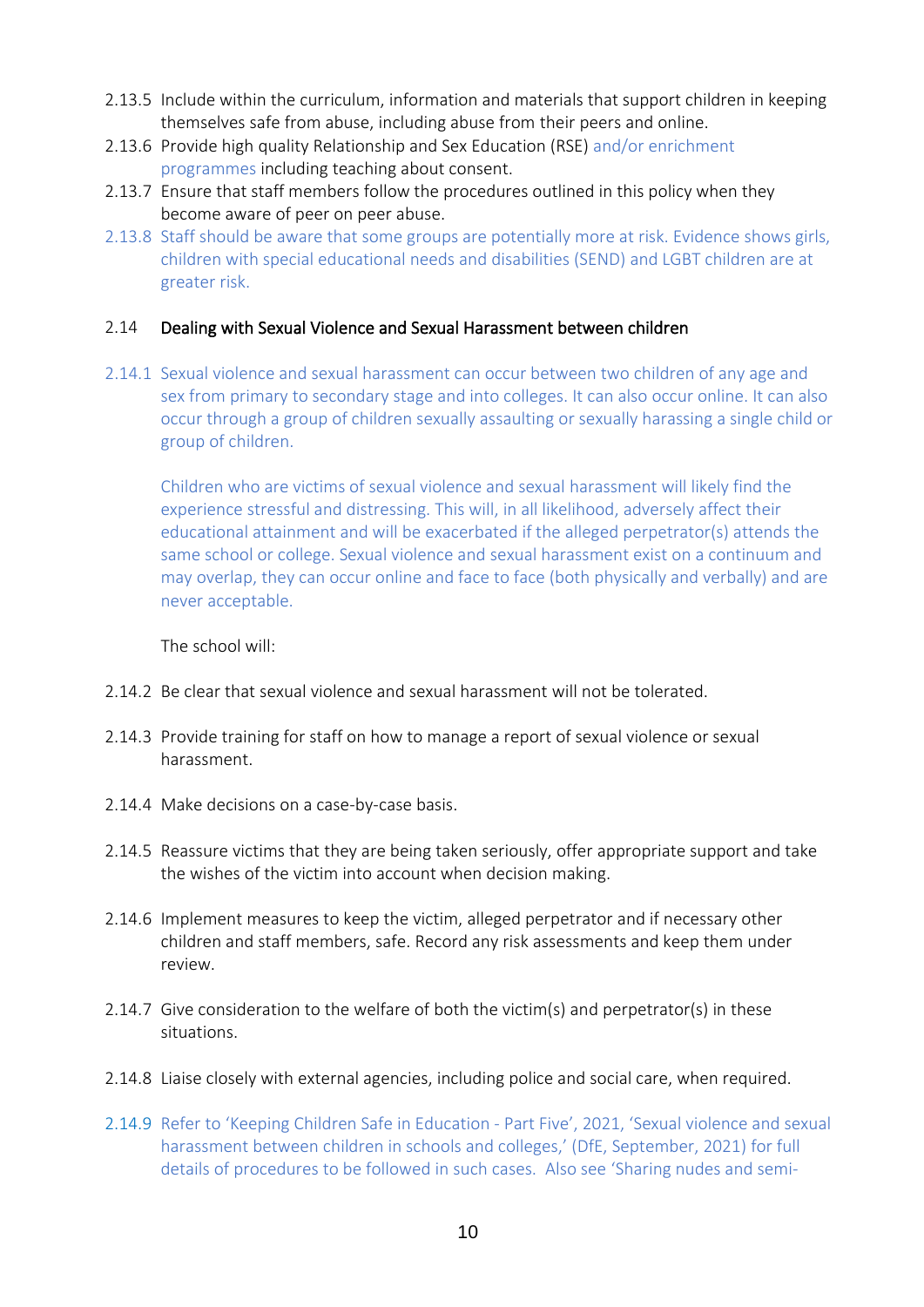nudes: advice for education settings working with children and young people' (UKCIS, December 2020)

# 3. SUPPORTING CHILDREN

The school recognises that any child may be subject to abuse and that mental health problems can, in some cases, be an indicator that a child has suffered or is at risk of suffering abuse, neglect or exploitation and as such will support all children by:

- 3.1 Providing curricular opportunities to encourage self-esteem and self-motivation.
- 3.2 Creating an ethos that actively promotes a positive, supportive and safe environment and values the whole community.
- 3.3 Applying the school's behaviour policy effectively. All staff will agree on a consistent approach, which focuses on the behaviour of the child but does not damage the pupil's sense of self-worth. The school will ensure that the pupil knows that some behaviour is unacceptable but s/he is valued and not to be blamed for any abuse which has occurred.
- 3.4 Liaise with the senior mental health lead where safeguarding concerns are linked to mental health in school/college for advice on case management.
- 3.5 Liaising with other agencies which support the pupil such as Social Care, Child and Adolescent Mental Health Services, Cambridgeshire Sexual Behaviour Service or Early Help Teams.
- 3.6 Promote supportive engagement with parents and/or carers in safeguarding and promoting the welfare of children, including where families may be facing challenging circumstances
- 3.7 The school recognises that whilst any child may benefit from early help, staff are encouraged to consider the wider environmental factors present in a child's life which could pose a threat to their welfare or safety, (contextual safeguarding). Staff are required to be particularly alert to the potential need for early help for children in particular circumstances. Please see pages 8 – 9 of Keeping Children Safe in Education, 2021 for the complete list. The list includes:

# 3.8 Children with Disabilities, Additional Needs or Special Educational Needs

We recognise that, statistically, children with additional needs, special educational needs, emotional and behavioural difficulties and disabilities are most vulnerable to abuse. School staff who deal with children with complex and multiple disabilities and/or emotional and behavioural problems should be particularly sensitive to indicators of abuse*.* 

The school has pupils with emotional and behavioural difficulties and/or challenging behaviours. The school will support staff to decide appropriate strategies that will reduce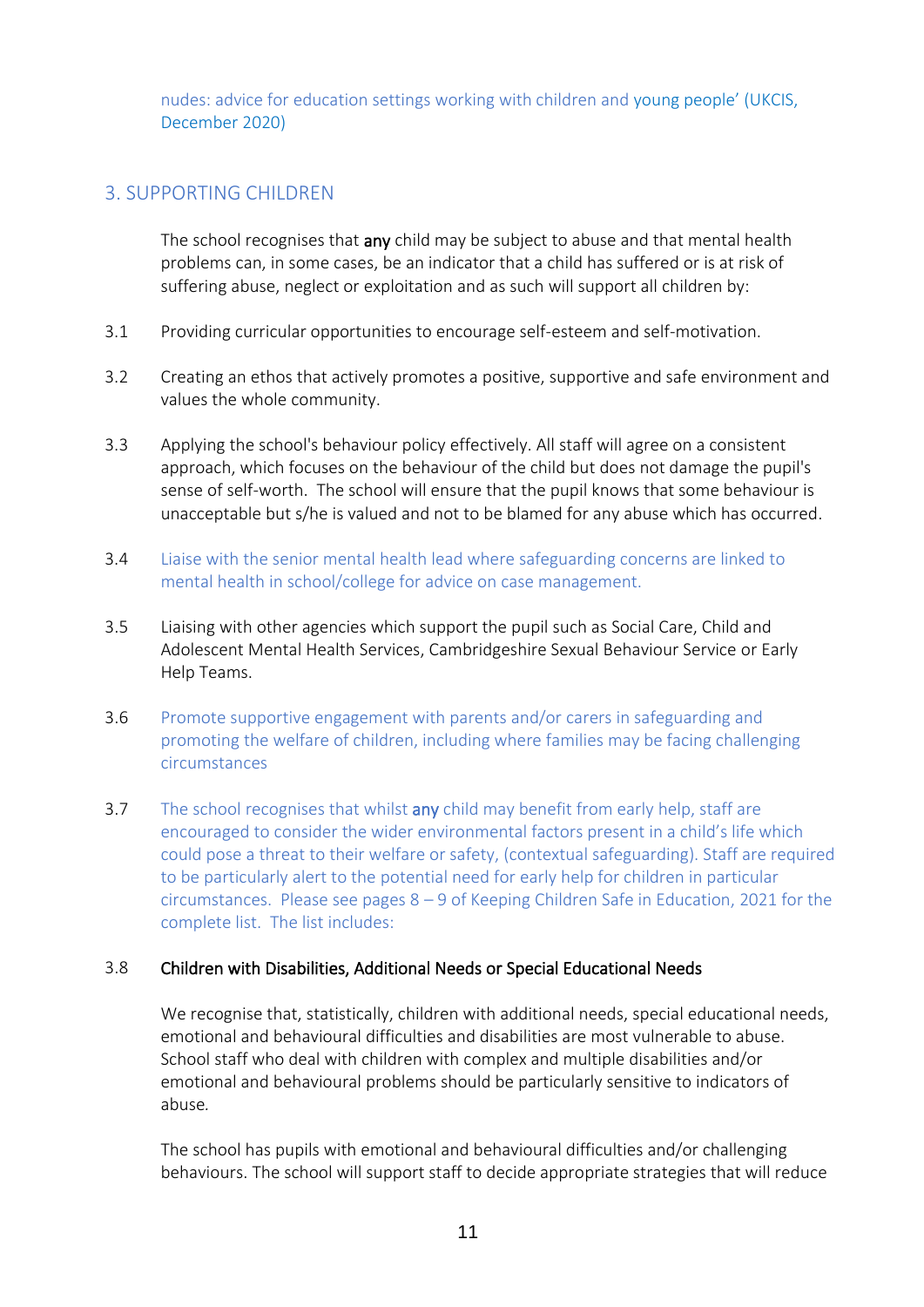anxiety for the individual child and raise self–esteem as part of an overall behaviour support plan agreed with parents/carers.

As part of the PSHE curriculum, staff will teach children personal safety skills commensurate with their age, ability and needs. Children will be taught personal safety skills such as: how to recognise if they are feeling unsafe including within family relationships and friendships; how to ask for help; the difference between safe and unsafe secrets; the difference between safe and unsafe physical contact; and how recognise and manage risk including in a digital context. The content of lessons will be shared with parents/carers so that these skills can be supported at home.

The school has pupils who may have communication difficulties and we are aware that they are vulnerable to abuse because they are unable to express themselves to others. Instead, such children will often exhibit changes in behaviours or signs and indicators of abuse recognised by staff with a good knowledge of the child.

Where necessary, the school will provide additional training to staff in the use of Makaton, PECS or other communication systems. Supervision by senior managers will be vigilant to create a protective ethos around the child.

We promote high standards of practice, including ensuring that disabled children know how to raise concerns, and have access to a range of adults with whom they can communicate.

#### 3.9 Young Carers

The school recognises that children who are living in a home environment which requires them to act as a young carer for a family member or a friend, who is ill, disabled or misuses drugs or alcohol can increase their vulnerability and that they may need additional support and protection.

School will: seek to identify young carers; offer additional support internally; signpost to external agencies; be particularly vigilant to the welfare of young carers and follow the procedures outlined in this policy, referring to Early Help or Social Care as required if concerns arise.

#### 3.10 Children at Risk of Criminal Exploitation

Criminal exploitation of children is a form of harm that is a typical feature of county lines activity. Drug networks or gangs exploit children and young people to carry drugs and money from urban areas to suburban and rural areas. Exploitation can occur even if activity appears to be consensual.

All staff will consider whether children are at risk of abuse or exploitation in situations outside their families. School will address indicators of child criminal exploitation with staff through training. Staff will follow the procedures outlined in this policy if concerns of criminal exploitation arise.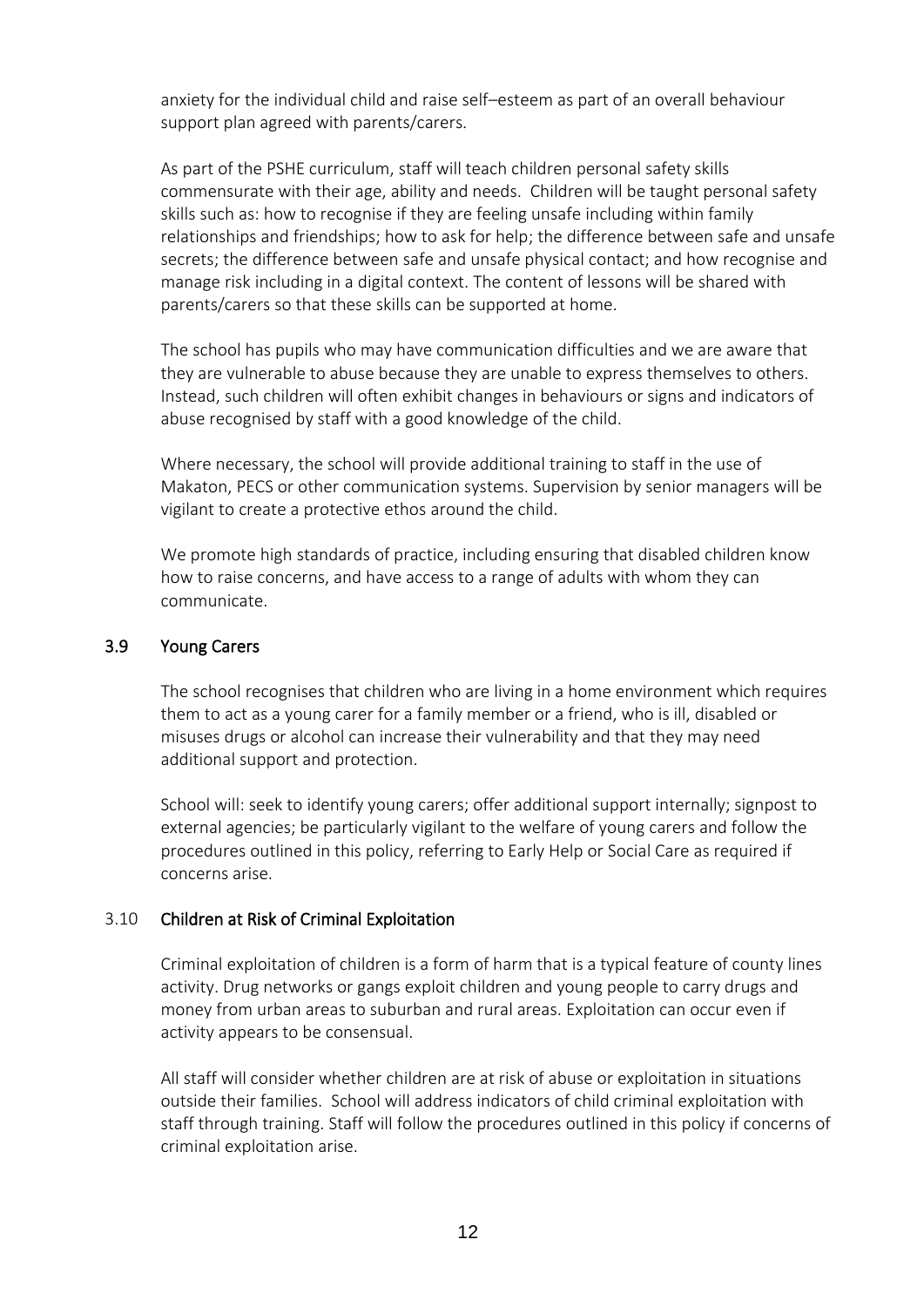The Designated Safeguarding Lead will complete Safeguarding Children Partnership Board's [Exploitation Risk Assessment and Management Tool](http://www.safeguardingcambspeterborough.org.uk/wp-content/uploads/2018/05/Exploitation-CSECCE-Risk-Assessment-Tool.docx) and refer to Social Care if there is a concern that a young person may be at risk of criminal exploitation.

The school recognises that young people who go missing can be at increased risk of child criminal exploitation, modern slavery and/or trafficking and has procedures in place to ensure appropriate response to children and young people who go missing, particularly on repeat occasions.

#### 3.11 Children Frequently Missing Education

School recognises that children going missing, particularly repeatedly, can act as a warning sign of a range of safeguarding possibilities including abuse, neglect, child sexual exploitation and child criminal exploitation, modern slavery, mental health problems, risk of substance abuse, risk of travelling to conflict zones, and risk of FGM or forced marriage.

The school monitors attendance of individual pupils closely, as outlined in the Attendance Policy, and analyses patterns of absence to aid early identification of concerning patterns of absence.

The school endeavors to hold more than one emergency contact for each pupil to provide additional options to make contact with a responsible adult when a child missing education is identified as a welfare and/or safeguarding concern.

When a child is missing from education, the school follows the procedure as set out in Cambridgeshire's Children Missing Education guidance. The school will inform Social Care if a missing child is subject to a Child Protection Plan or there have been ongoing concerns.

#### 3.12 Children Misusing Drugs or Alcohol

The discovery that a young person is misusing legal or illegal substances or reported evidence of their substance misuse will be considered a safeguarding issue. While an incident may not necessarily be sufficient in itself to initiate child protection proceedings, the school will consider such action in the following situations:

When there is evidence or reasonable cause:

- To believe the young person's substance misuse may cause him or her to be vulnerable to other abuse such as sexual abuse;
- To believe the pupil's substance related behaviour is a result of abuse or because of pressure or incentives from others, particularly adults;
- Where the misuse is suspected of being linked to parent/carer substance misuse.
- Where the misuse indicates an urgent health or safeguarding concern
- Where the child is perceived to be at risk of harm through any substance associated criminality

#### 3.13 Children at Risk of Child Sexual Exploitation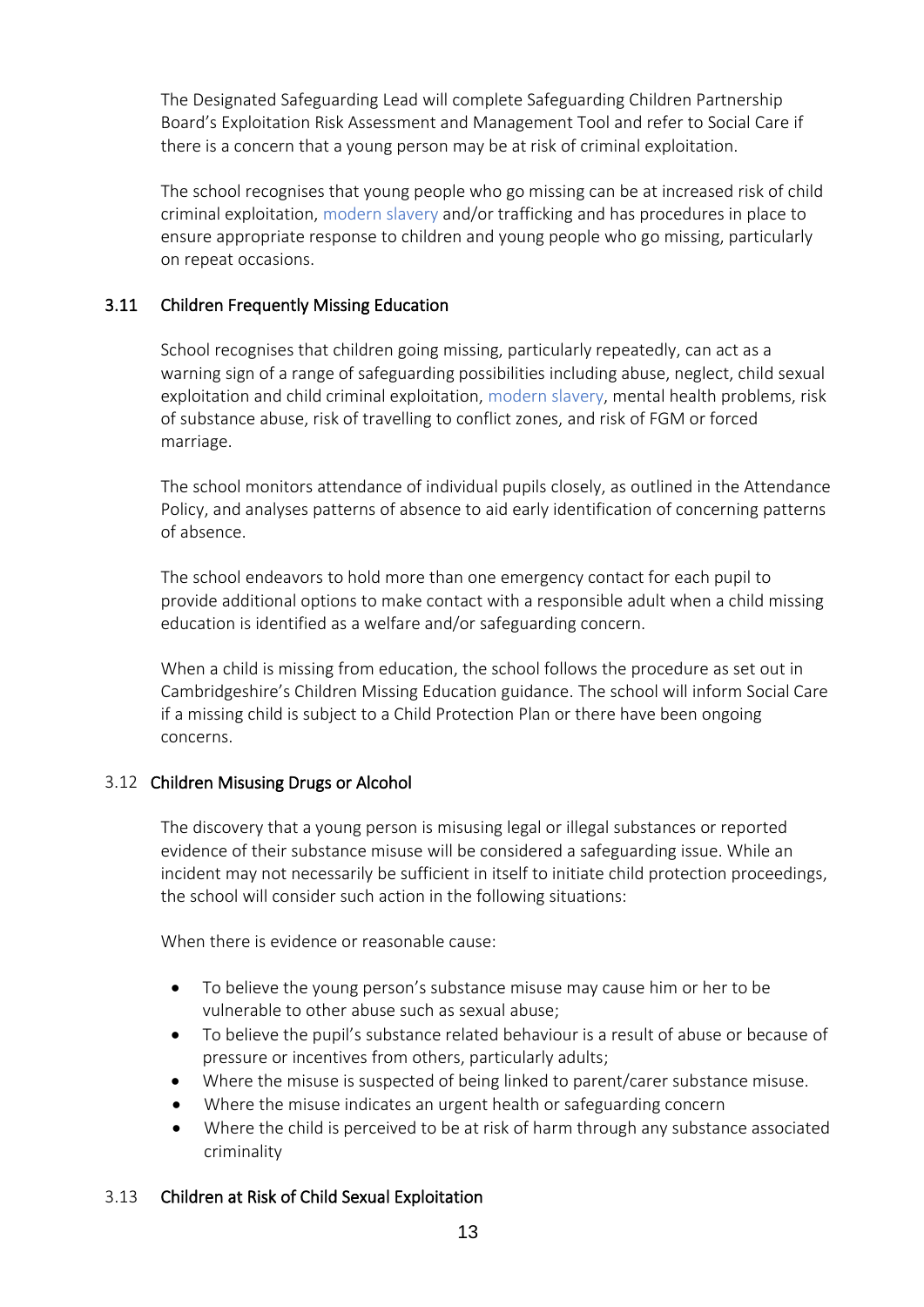Child sexual exploitation (CSE) is a form of child sexual abuse. It occurs where an individual or group takes advantage of an imbalance of power to coerce, manipulate or deceive a child or young person under the age of 18 into sexual activity (a) in exchange for something the victim needs or wants, and/or (b) for the financial advantage or increased status of the perpetrator or facilitator. The victim may have been sexually exploited even if the sexual activity appears consensual. Child sexual exploitation does not always involve physical contact; it can also occur through the use of technology.

CSE can be a one-off occurrence or a series of incidents over time and range from opportunistic to complex organised abuse. It can involve force and/or enticement-based methods of compliance and may, or may not, be accompanied by violence or threats of violence.

Potential indicators of sexual exploitation will be addressed within staff training, including raising awareness with staff that some young people who are being sexually exploited do not show any external signs of abuse and may not recognise it as abuse. Staff will follow the procedures outlined in this policy if concerns of child sexual exploitation arise.

The Designated Safeguarding Lead will complete the Safeguarding Children Partnership Board's [Exploitation Risk Assessment and Management Tool](http://www.safeguardingcambspeterborough.org.uk/wp-content/uploads/2018/05/Exploitation-CSECCE-Risk-Assessment-Tool.docx) and refer to Social Care if there is a concern that a young person may be at risk of CSE.

The school recognises that young people who go missing can be at increased risk of sexual exploitation and has procedures in place to ensure appropriate response to children and young people who go missing, particularly on repeat occasions.

#### 3.14 Children Living with Substance Misusing Parents/Carers

Misuse of drugs and/or alcohol is strongly associated with Significant Harm to children, especially when combined with other features such as domestic violence.

When the school receives information about drug and alcohol abuse by a child's parents/carers, they will complete a concern log and follow appropriate procedures.

This is particularly important if the following factors are present:

- Use of the family resources to finance the parent's dependency, characterised by inadequate food, heat and clothing for the children
- Children exposed to unsuitable caregivers or visitors, e.g. customers or dealers
- The effects of alcohol leading to an inappropriate display of sexual and/or aggressive behaviour
- Chaotic drug and alcohol use leading to emotional unavailability, irrational behaviour and reduced parental vigilance
- Disturbed moods as a result of withdrawal symptoms or dependency
- Unsafe storage of drugs and/or alcohol or injecting equipment
- Drugs and/or alcohol having an adverse impact on the growth and development of the unborn child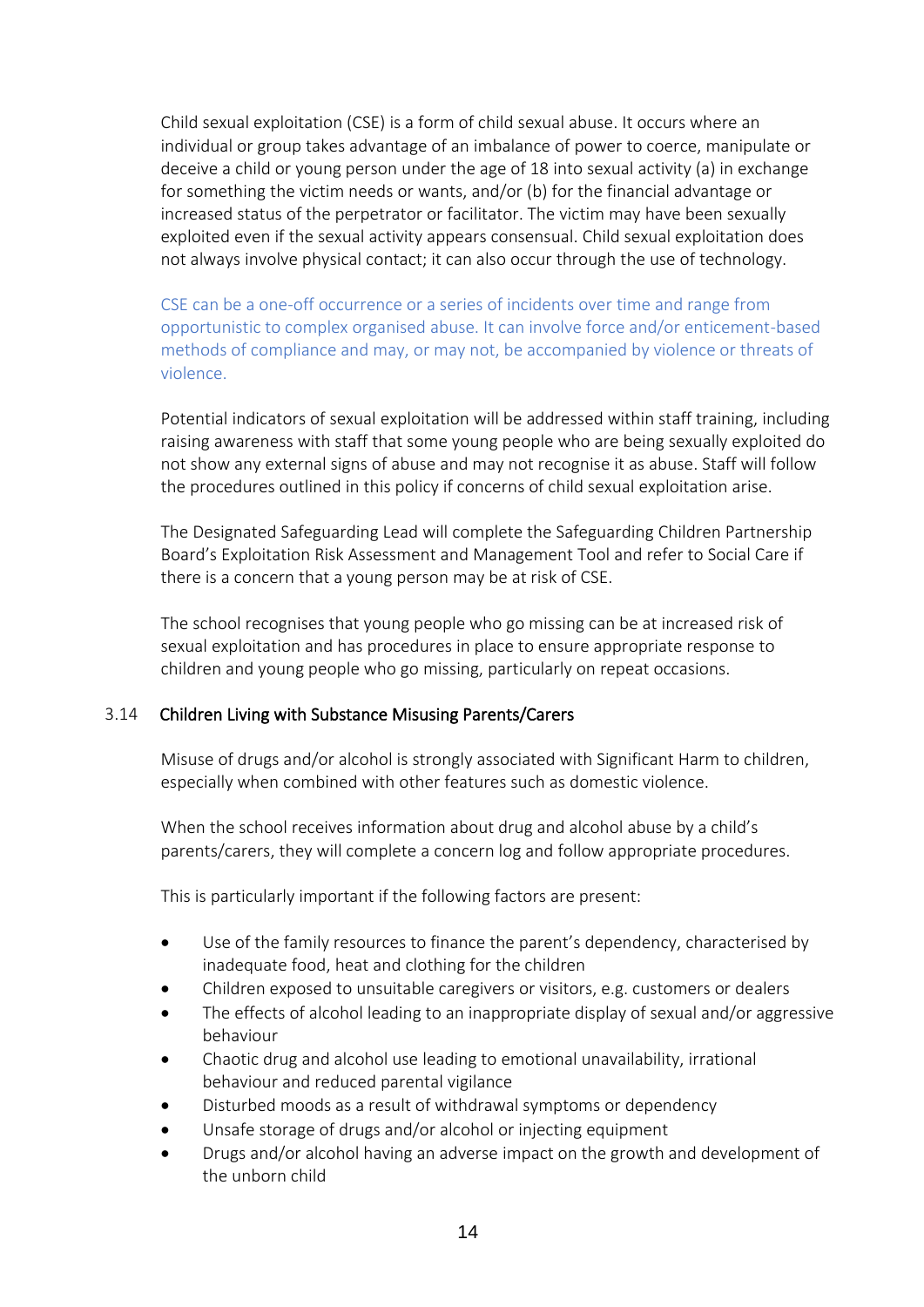#### 3.15 Children Living with Domestic Abuse

The Domestic Abuse Act 2021 introduces the first ever statutory definition of domestic abuse and recognises the impact of domestic abuse on children, as victims in their own right, if they see, hear or experience the effects of abuse.

All children can witness and be adversely affected by domestic abuse in the context of their home life where domestic abuse occurs between family members. Experiencing domestic abuse and/or violence can have a serious, long lasting emotional and psychological impact on children. In some cases, a child may blame themselves for the abuse or may have had to leave the family home as a result.

Young people can also experience domestic abuse within their own intimate relationships. This form of peer on peer abuse is sometimes referred to as 'teenage relationship abuse'. Depending on the age of the young people, this may not be recognised in law under the statutory definition of 'domestic abuse' (if one or both parties are under 16).

Domestic Abuse is defined as any incident or pattern of incidents of controlling, coercive or threatening behaviour, violence or abuse between those aged 16 or over who are 'personally connected' regardless of gender or sexuality. This can encompass but is not limited to the following types of abuse: psychological, physical, sexual, financial and emotional, coercive or controlling behaviour.

The school recognises that where there is Domestic Abuse in a family, the children/young people will always be affected; the longer the violence continues, the greater the risk of significant and enduring harm, which they may carry with them into their adult life and relationships. Domestic Abuse can also affect children in their personal relationships as well as in the context of home life.

Staff will follow the procedures outlined in this policy if concerns of Domestic Abuse arise. The school will vigilantly monitor the welfare of children living in domestic abuse households, offer support to them and contribute to any Multi-Agency Risk Assessment Conference (MARAC) safety plan as required.

At the University of Cambridge Primary School, we are working in partnership with Cambridgeshire Police and Cambridgeshire County Council to identify and provide appropriate support to pupils who have experienced domestic abuse in their home; this scheme is called Operation Encompass.

In order to achieve this, Cambridgeshire's Education Safeguarding Team will share police information of all domestic incidents, where one of our pupils has been present, with the Designated Safeguarding Lead(s) (DSL)/Domestic Abuse (DA) Lead.

On receipt of any information, the DSL/DA Lead will decide on the appropriate support the child may require. The Operation Encompass information is stored in line with all other confidential safeguarding and child protection information. All information sharing and resulting actions will be undertaken in accordance with the 'Cambridgeshire and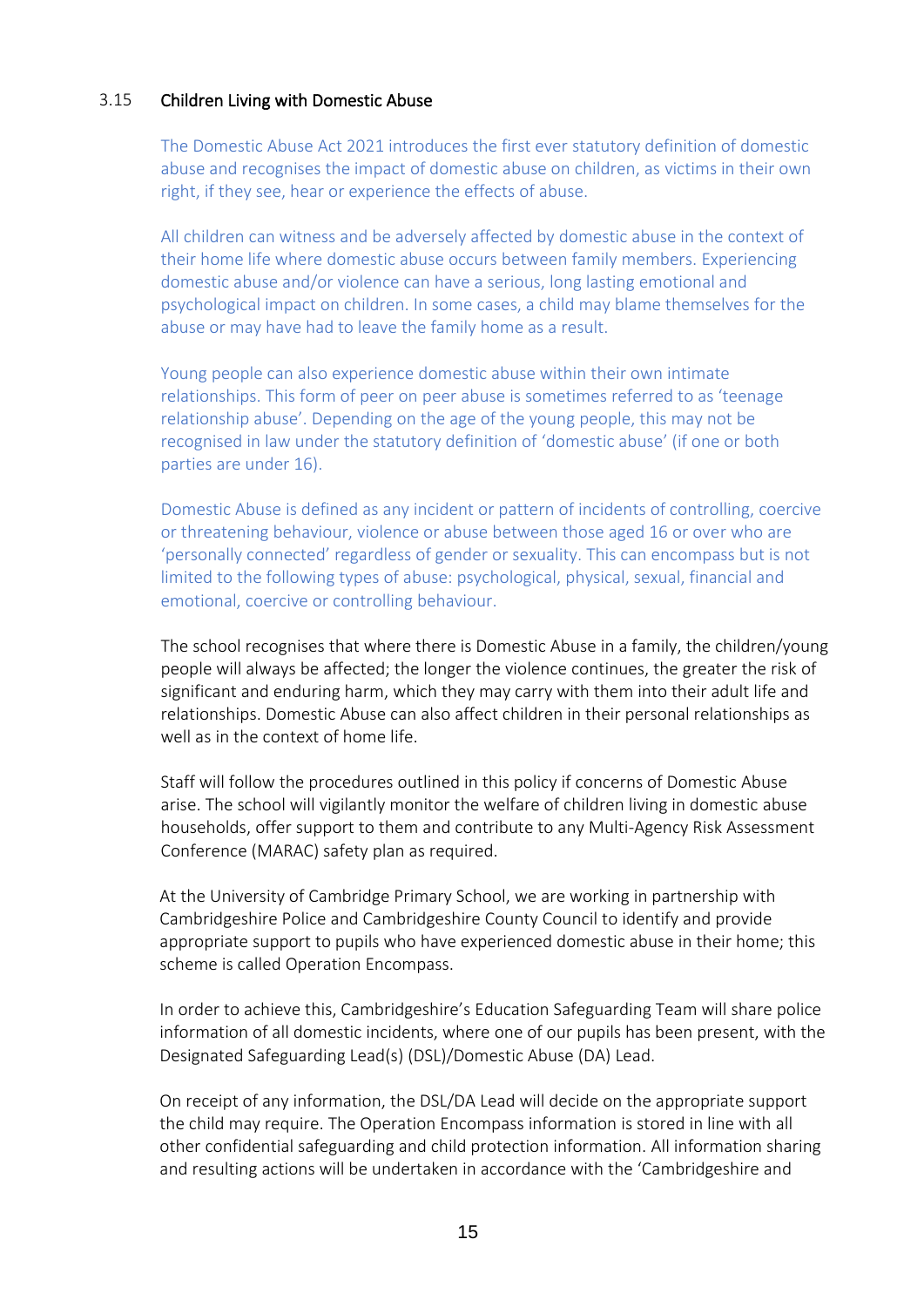Peterborough *Joint Agency Protocol for Domestic Abuse – Notifications to Schools, Colleges and Early Years settings*'.

#### 3.16 Children at risk of 'Honour- Based' Abuse including Female Genital Mutilation

So called 'honour-based' abuse (HBA) encompasses incidents which have been committed to protect or defend the honour of the family and/or community, including breast ironing, female genital mutilation (FGM) and forced marriage. The school takes these concerns seriously and staff are made aware of the possible signs and indicators that may alert them to the possibility of HBA through training. Staff are required to treat all forms of HBA as abuse and follow the procedures outlined in this policy.

FGM is a procedure involving the partial or total removal of the external female genitalia or other injury to the female genital organs. FGM is illegal in the UK. Any indication that a child is at risk of FGM, where FGM is suspected, or where the woman is under 18, will be dealt with under the child protection procedures outlined in this policy. Staff will report concerns to the DSL, who will make appropriate and timely referrals to social care. In these cases, parents will not be informed before seeking advice and the case will still be referred to social care even if it is against the pupil's wishes.

In accordance with the Female Genital Mutilation Act, it is a statutory duty for teachers in England and Wales to report 'known' cases of FGM in under-18s which they identify in the course of their professional work to the police. Teachers should still consider and discuss any such case with the DSL and involve social care as appropriate, but the teacher will personally report to the police that an act of FGM appears to have been carried out.

#### 3.17 Children who have returned home to their family from care

The school recognises that a previously looked after child potentially remains vulnerable. School will vigilantly monitor the welfare of previously looked after children, keep records and notify Social Care as soon as there is a recurrence of a concern in accordance with the Cambridgeshire and Peterborough Safeguarding Children Partnership Board 'Inter - Agency Procedures.'

# 3.18 Children showing signs of Abuse and/or Neglect

School recognises that experiencing abuse or neglect may have an adverse impact on those children which may last into adulthood without appropriate intervention and support. School may be the only stable, secure and predictable element in the lives of children at risk. Children who have experienced abuse or neglect may display this through their own behaviour, which may be challenging and defiant or passive and withdrawn. We recognise that children may develop abusive behaviours and that these children may need to be referred on for appropriate support and intervention.

All staff should be aware that safeguarding incidents and/or behaviours can be associated with factors outside the school or college and/or can occur between children outside of these environments. All staff, but especially the designated safeguarding lead (and deputies) should consider whether children are at risk of abuse or exploitation in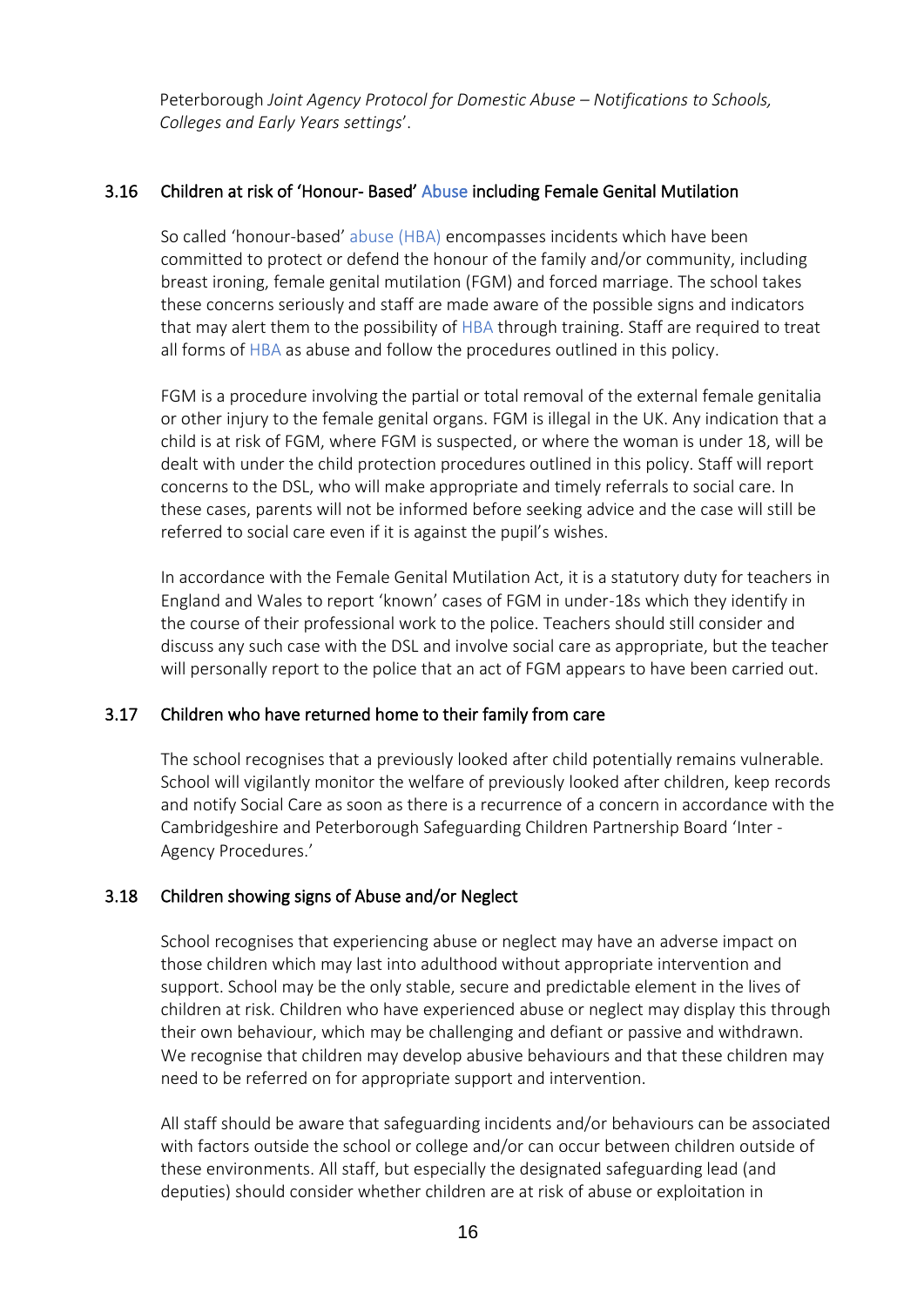situations outside their families. Extra-familial harms take a variety of different forms and children can be vulnerable to multiple harms including (but not limited to) sexual exploitation, criminal exploitation, and serious youth violence.

School will provide training for staff to ensure that they have the skills to identify and report cases, or suspected cases, of abuse in accordance with the procedures outlined in this policy.

#### 3.19 Children at Risk of Radicalisation

Children are vulnerable to extremist ideology and radicalisation. Similar to protecting children from other forms of harms and abuse, protecting children from this risk should be a part of a schools' safeguarding approach.

The governing body will ensure that the DSL has undertaken Prevent awareness training and that all staff receive training about the Prevent Duty.

Staff are required to be alert to changes in children's behavior which could indicate they need help or protection. Concerns that a child is at risk of radicalisation are referred to the DSL in the usual way. The school's designated safeguarding lead (and any deputies) should be aware of local procedures for making a Prevent referral. See also 'The Prevent Duty, Departmental advice for schools and childcare providers', DfE (June 2015), and 'Revised Prevent Duty Guidance: for England and Wales,' HM

Government, (July 2015).

#### 3.20 Privately Fostered Children

Private fostering is when a child under the age of 16, (under 18 if disabled) is provided with care and accommodation by a person who is not a parent, person with parental responsibility for them or relative in their own home for 28 days or more.

The school will follow the mandatory duty to inform the local authority of any 'Private Fostering' arrangements and refer to the Specialist Fostering Team.

#### 3.21 Children who have Family Members in Prison

The school is committed to supporting children and young people who have a parent or close relative in prison and will work with the family to find the best ways of supporting the child.

The school recognises that children with family members in prison are at risk of poor outcomes including: poverty, stigma, isolation, poor mental health and poor attendance.

The school will treat information shared by the family in confidence and it will be shared on a 'need to know' basis.

The school will work with the family and the child to minimise the risk of the child not achieving their full potential.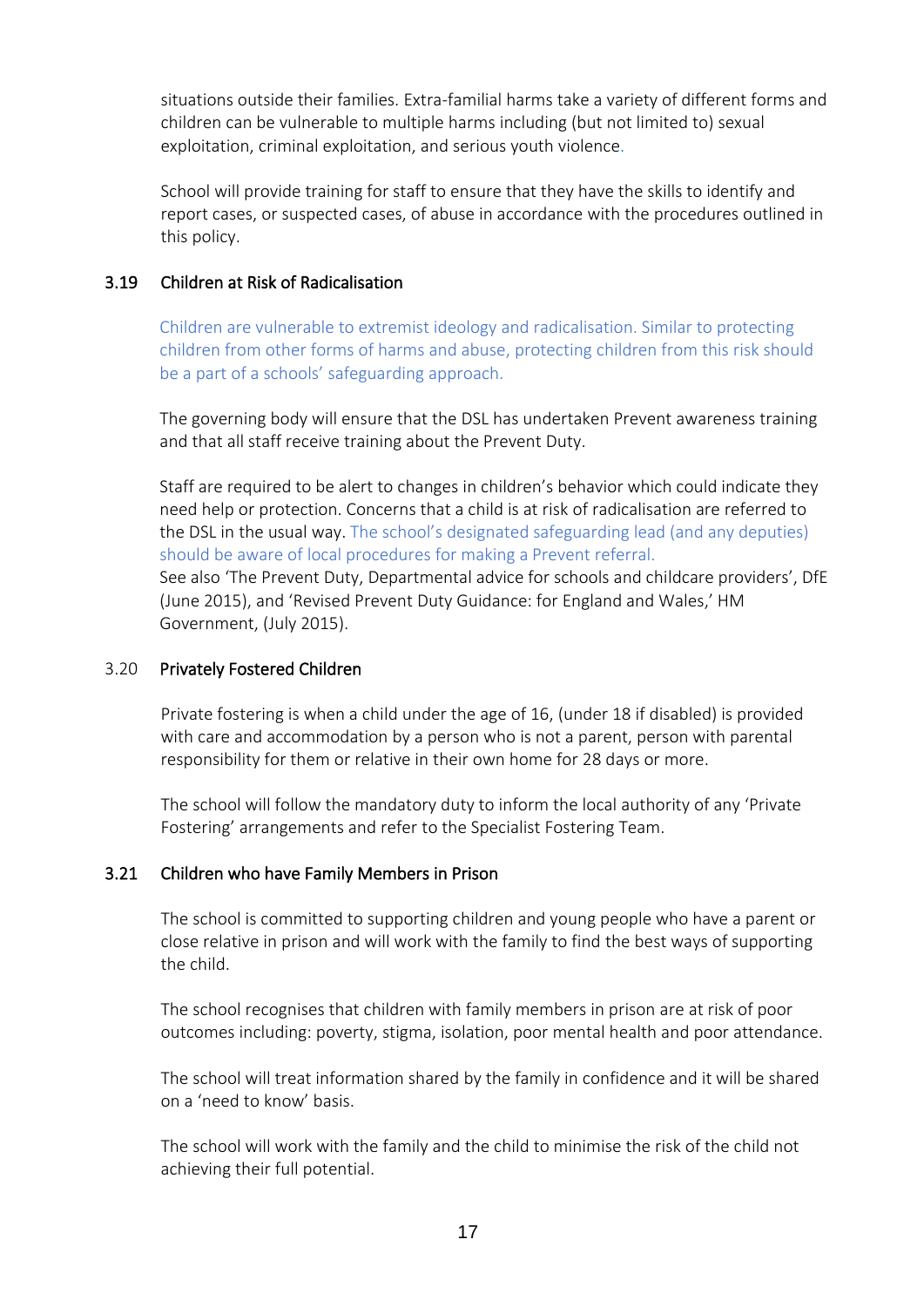# 4. PREVENTING UNSUITABLE PEOPLE FROM WORKING WITH CHILDREN

- 4.1 The school will operate safer recruitment practices including ensuring appropriate DBS and reference checks are undertaken according to Part Three of 'Keeping Children Safe in Education', 2021. This section should be read in conjunction with the school's Safer Recruitment Policy.
- 4.2 The governing body will ensure that at least one of the persons who conducts an interview has completed safer recruitment training.

#### The following members of staff have undertaken Safer Recruitment training: James Biddulph, Amy White, Luke Rolls

- 4.3 Allegations that may meet the harms threshold (Part Four, Section One)
- 4.3.1 Any allegation of abuse made against a member of staff (including supply staff and volunteers) that meets the harms threshold as set out in Keeping Children Safe in Education, 2021, Part Four, Section One, will be reported straight away to the Head Teacher or Principal.
- 4.3.2 In cases where the Head Teacher or Principal is the subject of an allegation, it will be reported to the Chair of Governors. The school will follow the procedures set out in Part Four of 'Keeping Children Safe in Education', 2021.
- 4.3.3 The school will consult with the Local Authority Designated Officer (LADO) in the event of an allegation being made against a member of staff, volunteer or agency/supply staff and adhere to the relevant procedures set out in 'Keeping Children Safe in Education', 2021 *and the school's HR Policies, and seek advice from their HR provider.*
- 4.3.4 The Headteacher or Chair of Governors will ensure that all allegations are reported to the LADO within one working day. The LADO will advise on all further action to be taken.
- 4.3.5 Before contacting the LADO, schools and colleges should conduct basic enquiries in line with local procedures to establish the facts to help them determine whether there is any foundation to the allegation, being careful not to jeopardise any future police investigation.
- 4.3.6 Where the school or college identify a child has been harmed they should contact children's social care and as appropriate the police immediately.
- 4.3.7 School/college will consider:
	- Looking after the welfare of the child the designated safeguarding lead is responsible for ensuring that the child is not at risk and referring cases of suspected abuse to the local authority children's social care.
	- Investigating and supporting the person subject to the allegation the case manager should discuss with the LADO, the nature, content and context of the allegation, and agree a course of action.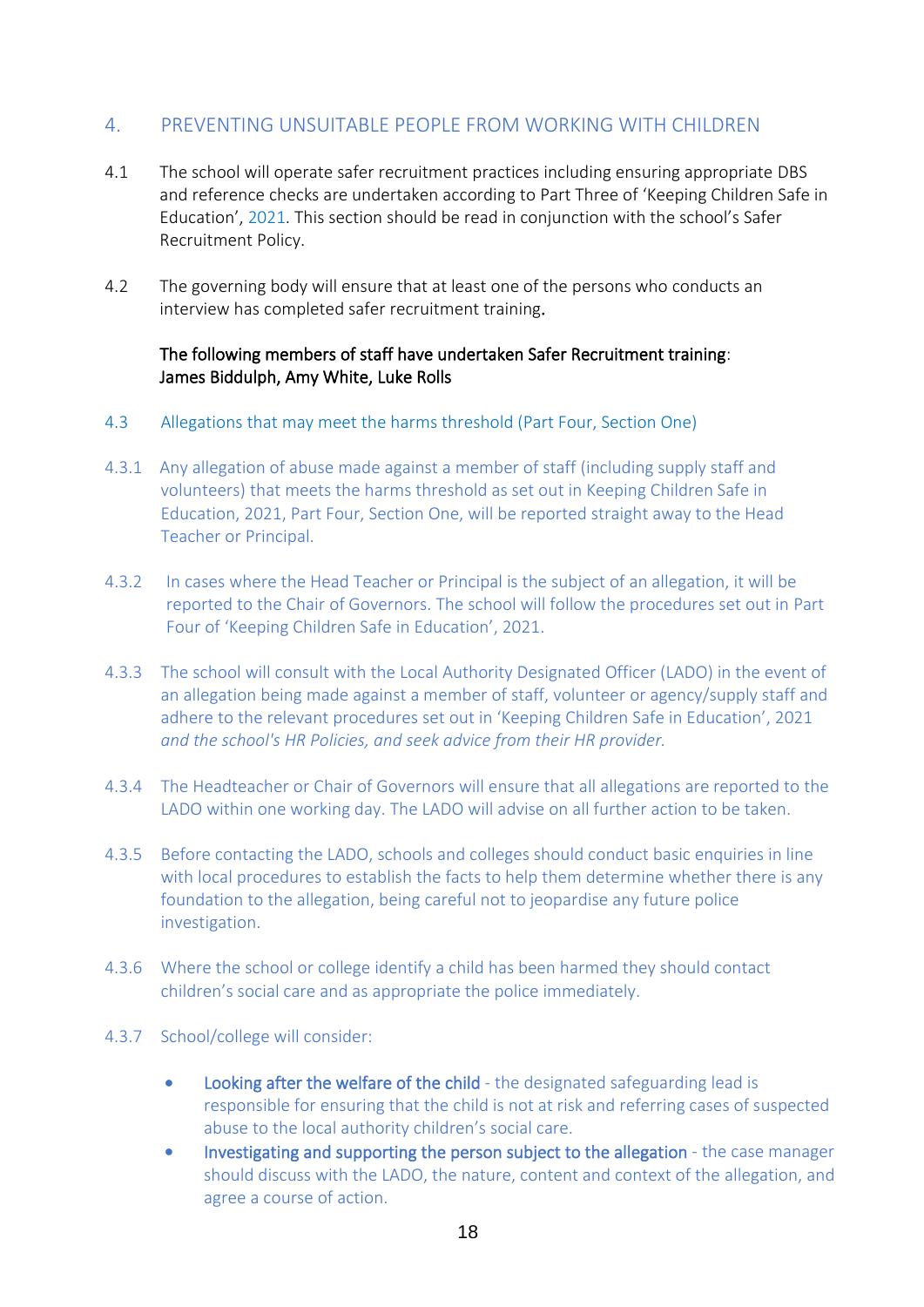- 4.3.8 The school will ensure that any disciplinary proceedings against staff, supply staff or volunteers relating to child protection matters are concluded in full even when the member of staff, supply staff or volunteer is no longer employed at the school and that notification of any concerns is made to the relevant authorities and professional bodies and included in references where applicable.
- 4.3.9 Staff (including supply staff and volunteers) who are the subject of an allegation have the right to have their case dealt with fairly, quickly, and consistently and to be kept informed of its progress. Suspension should not be an automatic response when an allegation is reported. However, in some cases, staff may be suspended where this is deemed to be the best way to ensure that children are protected.

#### 4.4 Concerns that do not meet the harms threshold (Part Four, Section Two)

- 4.4.1 Low level concerns that do not meet the harms threshold should be reported to the Headteacher/Principal. NB: The term low level does not mean that it is insignificant, it means that the behaviour towards a child does not meet the harms test.
- 4.4.2 In cases where the Head Teacher or Principal is the subject of an allegation, it will be reported to the Chair of Governors. The school will follow the procedures set out in Part Four of 'Keeping Children Safe in Education', 2021.
- 4.4.3 The school/college will deal with any such concern, no matter how small, where an adult working in or on behalf of the school or college may have acted in a way that:
	- is inconsistent with the staff code of conduct, including inappropriate conduct outside of work; and
	- does not meet the allegations threshold or is otherwise not considered serious enough to consider a referral to the LADO.
- 4.4.4 All low-level concerns should be recorded in writing. The record should include details of the concern, the context in which the concern arose, and action taken. The name of the individual sharing their concerns should also be noted, if the individual wishes to remain anonymous then that should be respected as far as reasonably possible.
- 4.4.5 Schools can decide where these records are kept, but they must be kept confidential, held securely and comply with the Data Protection Act 2018 and the UK General Data Protection Regulation (UK GDPR). Records will be kept electronically in an access restricted folder on the school's intranet system.
- 4.5 The school will promote an open and transparent culture in which all concerns about all adults working in or on behalf of the school or college (including supply teachers, volunteers and contractors) are dealt with promptly and appropriately. This will enable the school/college to identify concerning, problematic or inappropriate behaviour early; minimise the risk of abuse; and ensure that adults working in or on behalf of the school/college are clear about professional boundaries and act within these boundaries, and in accordance with the ethos and values of the institution.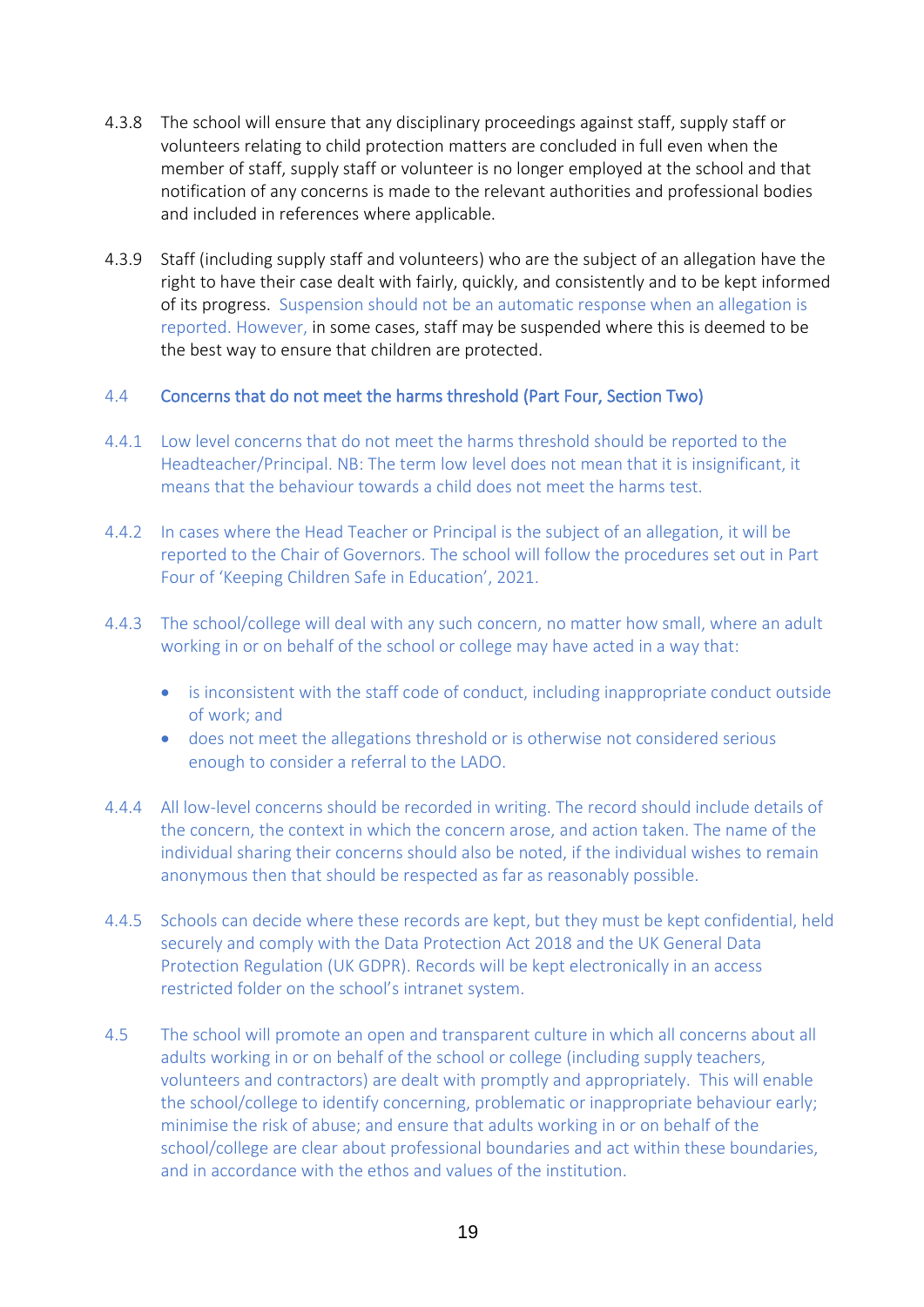- 4.5.1 School/College should ensure that all staff, paid and unpaid, are aware of the need for maintaining appropriate and professional boundaries in their relationships with pupils and parents/carers as advised within the Local Authority's Code of Conduct: 'Guidance for Safer Working Practice for Adults who work with Children and Young People in Education Settings' (May 2019). As part of the Induction process, all staff, paid and unpaid, will receive guidance about how to create appropriate professional boundaries (in both the real and virtual world) with all children, especially those with a disability or who are vulnerable.
- 4.5.2 All staff have signed to confirm that they have read 'Guidance for Safer Working Practice for Adults who work with Children and Young People in Education Settings' (May 2019).
- 4.5.3 The school will ensure that staff, supply staff and volunteers are aware that sexual relationships with pupils aged under 18 are unlawful and could result in legal proceedings taken against them under the Sexual Offences Act 2003 (Abuse of Position of Trust).

# 5. OTHER RELATED POLICIES AND PROCEDURES

#### 5.1 Use of Mobile Phones Policy

- 5.1.1 This is a requirement for all Nursery or primary schools with EYFS but any school may wish to adopt the policy.
- 5.1.2 Our policy on use of mobile phones, cameras and sharing of images is set out in a separate document and is reviewed annually. It is recognised that personal mobile phones have the potential to be used inappropriately and therefore the school has developed a policy ('Mobile Phones and Cameras' – available on the school website) to outline the required protocol for all staff, students, volunteers and parents/carers.

# 6. GOVERNING BODY SAFEGUARDING RESPONSIBILITIES

- 6.1 Governing bodies should ensure they facilitate a whole school/college approach to safeguarding. This means ensuring safeguarding and child protection are at the forefront and underpin all relevant aspects of process and policy development. Ultimately, all systems, processes and policies should operate with the best interests of the child at their heart.
- 6.2 The governing body fully recognises its responsibilities with regards to safeguarding and promoting the welfare of children. It aims to ensure that the policies, procedures and training in school are effective and comply with the law and government guidance at all times.

It will:

• Nominate a governor for safeguarding who will take leadership responsibility for the school's safeguarding arrangements and practice and champion safeguarding issues.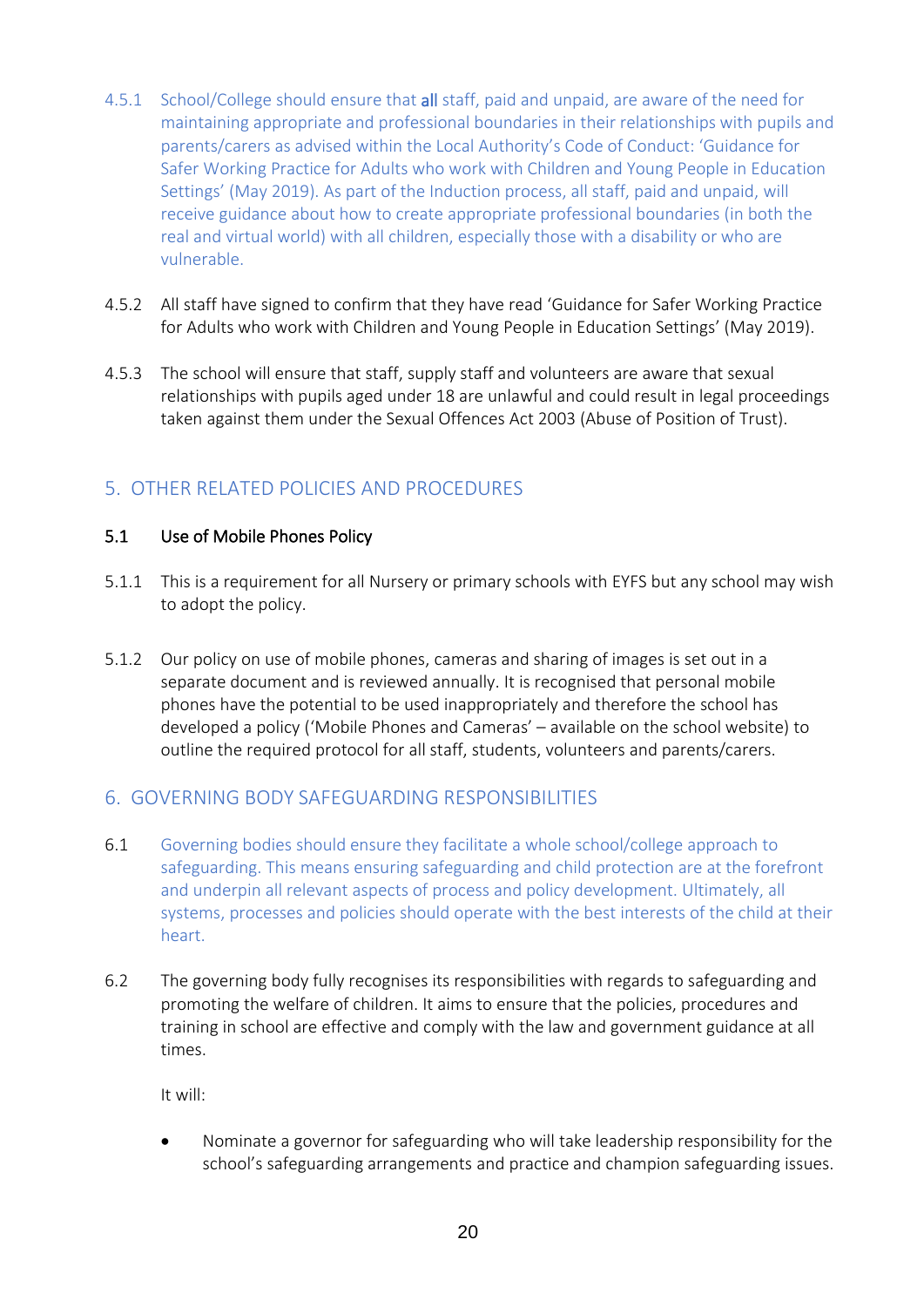- Ensure an annual safeguarding report is made to the full governing body and copied to the Education Safeguarding Team. Any weaknesses will be rectified without delay.
- Ensure that this Safeguarding and Child Protection policy is annually reviewed, ratified, updated and understood and followed by all staff.
- It will be published on the school website.
- Ensure that children's exposure to potential risks while using the internet is limited by having in place age appropriate filtering and monitoring systems.
- Ensure children's wishes and feelings are taken into account where there are safeguarding concerns.

#### 6.3 Use of school/college premises for non-school/college activities

- 6.3.1 If the governing body provides extended school/college facilities or before or after school activities directly under the supervision or management of school staff, the school's arrangements for safeguarding as written in this policy shall apply.
- 6.3.2 Where services or activities are provided separately by another organisation or individual, either on or off school site, the governing body will seek assurance that they have appropriate policies and procedures in place to keep children safe and there are arrangements to liaise with the school on these matters where appropriate.

This policy was ratified on 29<sup>th</sup> September 2021 and will be reviewed on  $1^{\rm st}$  September 2022.

| Signed by the Executive Headteacher               | James Biddulph |
|---------------------------------------------------|----------------|
| Chair of Governors                                | Kirsty Allen   |
| Safeguarding Governor                             | Amy Weatherup  |
| Designated Safeguarding Lead<br>(if appropriate). | Tuke Rolls     |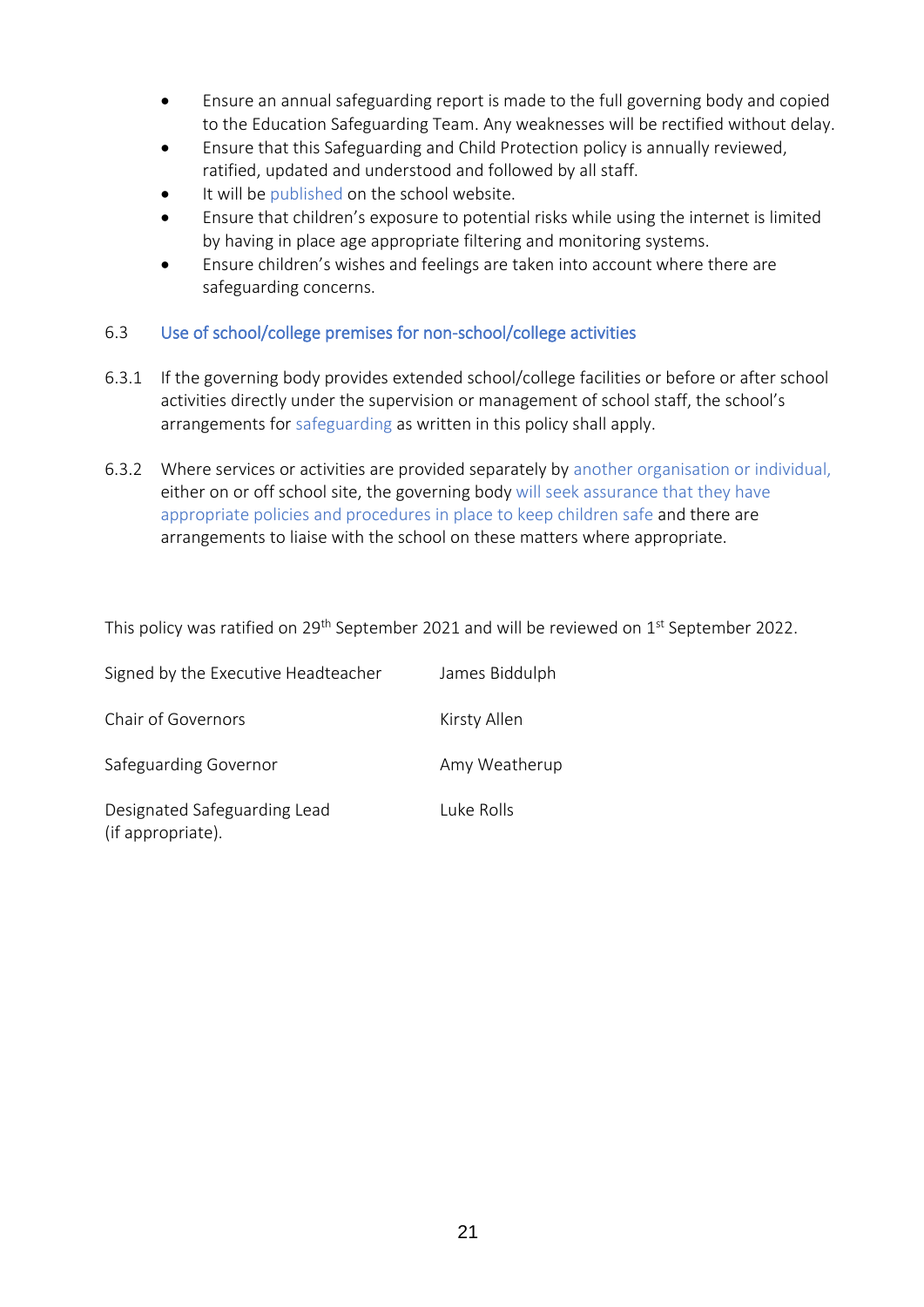This policy links to our:

- o Anti-bullying policy
- o Attendance policy (including Children Missing in Education)
- o Behaviour policy
- o Complaints policy
- o Business Continuity Plan
- o Race Equality Policy
- o First Aid policy
- o Health and Safety policy
- o Intimate Care policy
- o Lone Working policy
- o Online Safety and Acceptable Use policy
- o Physical Intervention and/or Use of Reasonable Force policy
- o Safer Recruitment policy
- o Staff Code of Conduct
- o Disciplinary Procedure
- o People Strategy
- o Supporting Pupils with Medical Conditions policy
- o Whistleblowing policy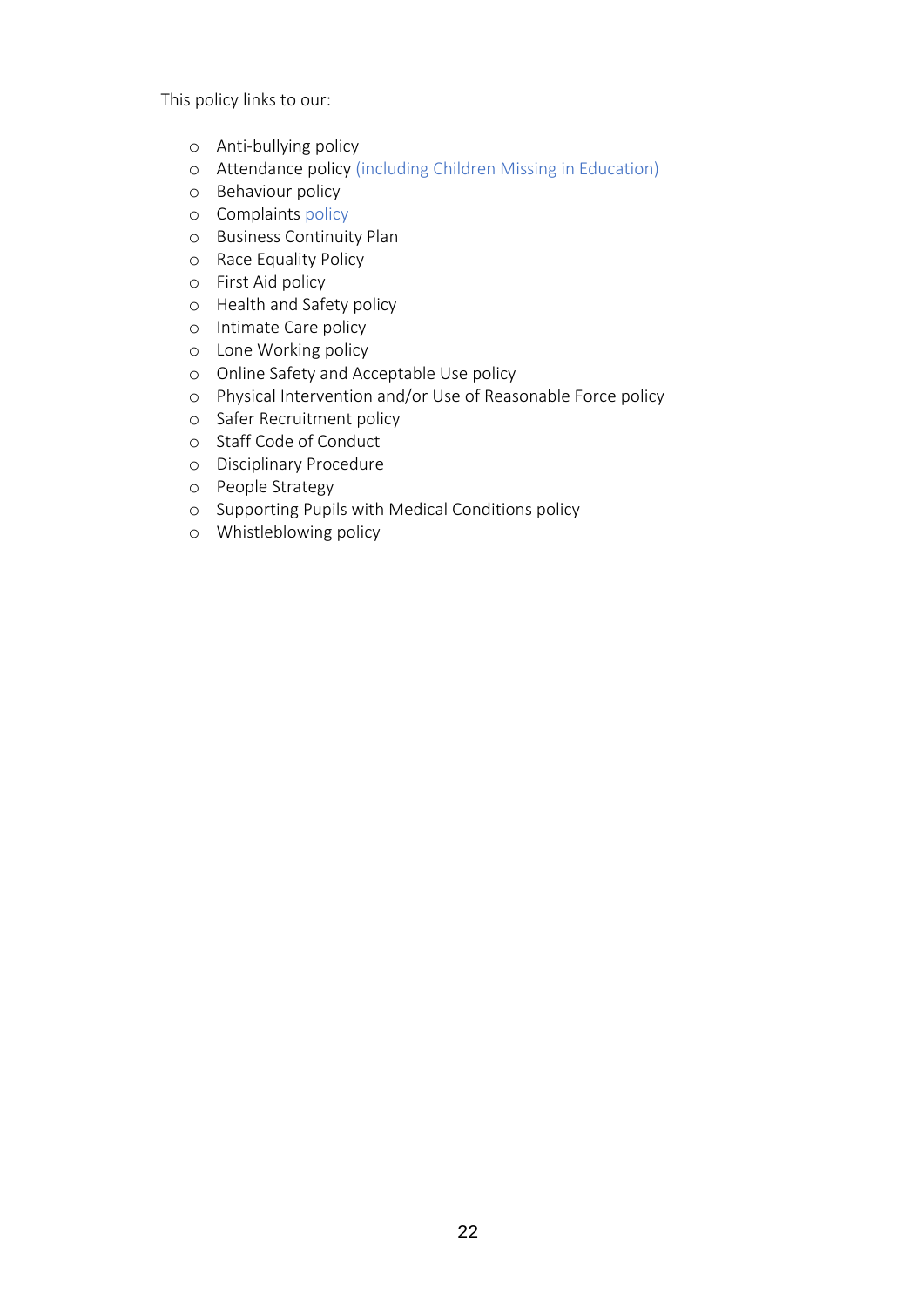# Four categories of abuse

Physical Abuse - may involve hitting, shaking, throwing, poisoning, burning or scalding, drowning, suffocating, or otherwise causing physical harm to a child. Physical harm may also be caused when a parent or carer fabricates the symptoms of, or deliberately induces, illness in a child.

Neglect - persistent failure to meet a child's basic physical and/or psychological needs, likely to result in the serious impairment of the child's health or development.

It may occur during pregnancy as a result of maternal substance misuse.

It may involve the neglect of or lack of responsiveness to a child's basic emotional needs.

It also includes parents or carers failing to:

- Provide adequate food, clothing and shelter including exclusion from home or abandonment
- Protect a child from physical and emotional harm or danger
- Ensure adequate supervision including the use of inadequate care-givers
- Ensure access to appropriate medical care or treatment

**Emotional Abuse** - Is the persistent emotional maltreatment so as to cause severe and adverse effects on a child's emotional development.

It may involve conveying to a child that they are:

- Worthless
- Unloved
- Inadequate
- Valued only insofar as they meet another persons needs

It may include:

- not giving the child opportunities to express their views
- deliberately silencing them
- 'making fun' of what they say or how they communicate

It may also feature age or developmentally inappropriate expectations being imposed on children including:

• interactions that are beyond the child's developmental capability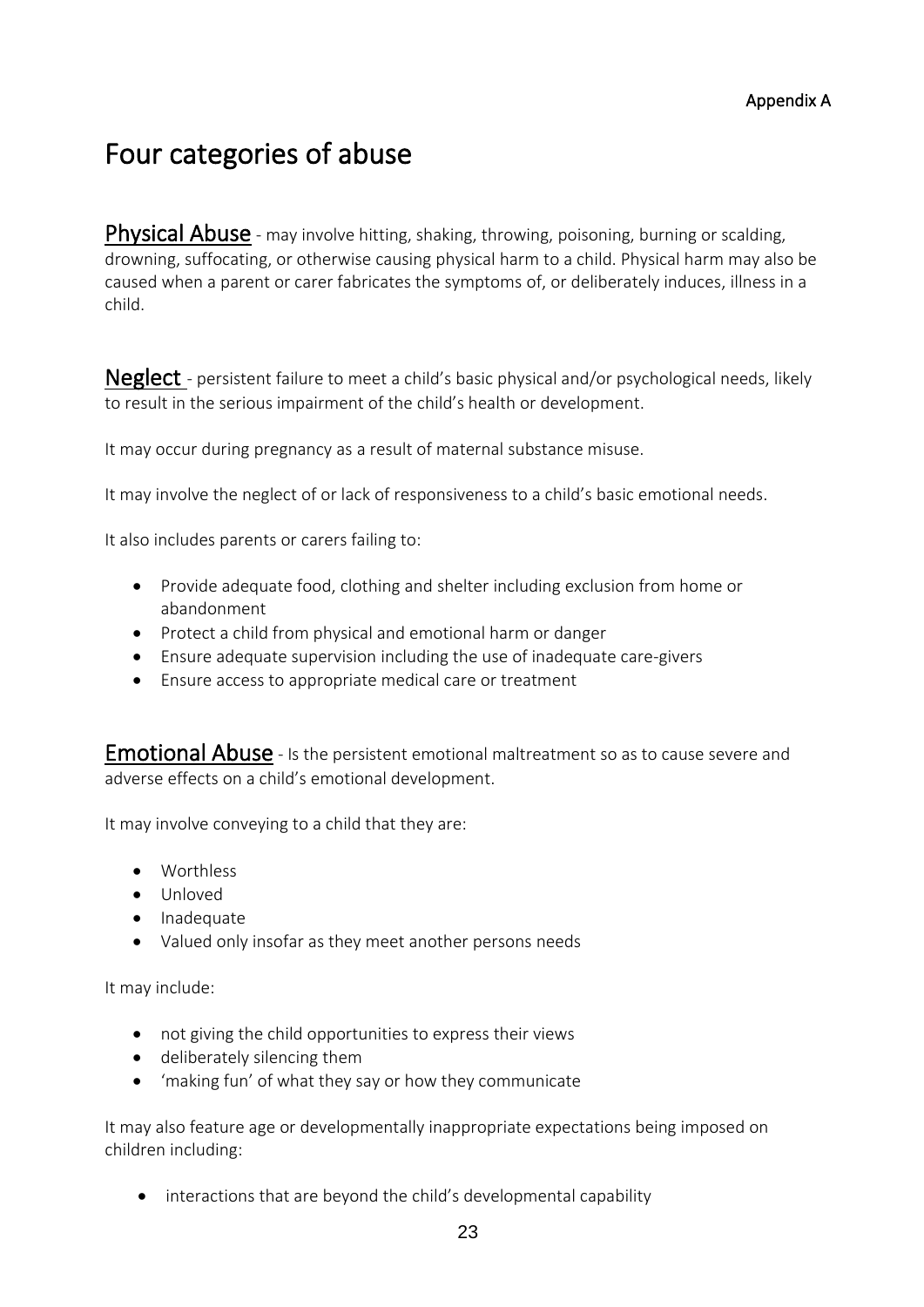- overprotection and limitation of exploration and learning
- preventing participation in normal social interaction.

It may involve:

- Seeing or hearing the ill-treatment of another
- Serious bullying (including cyberbullying) causing children frequently to feel frightened or in danger
- The exploitation or corruption of children

Some level of emotional abuse is involved in all types of maltreatment although it may occur alone

Sexual Abuse – involves forcing or enticing a child or young person to take part in sexual activities, not necessarily involving a high level of violence, whether or not the child is aware of what is happening.

This may involve:

- physical contact including assault by penetration (e.g. rape or oral sex)
- non-penetrative acts such as masturbation, kissing, rubbing and touching outside of clothing
- non-contact activities involving:
	- children in looking at, or in the production of, sexual images,
	- children in watching sexual activities
	- or encouraging children to behave in sexually inappropriate ways
	- grooming a child in preparation for abuse (including via the internet).

Sexual abuse is not solely perpetrated by adult males. Women can also commit acts of sexual abuse, as can other children.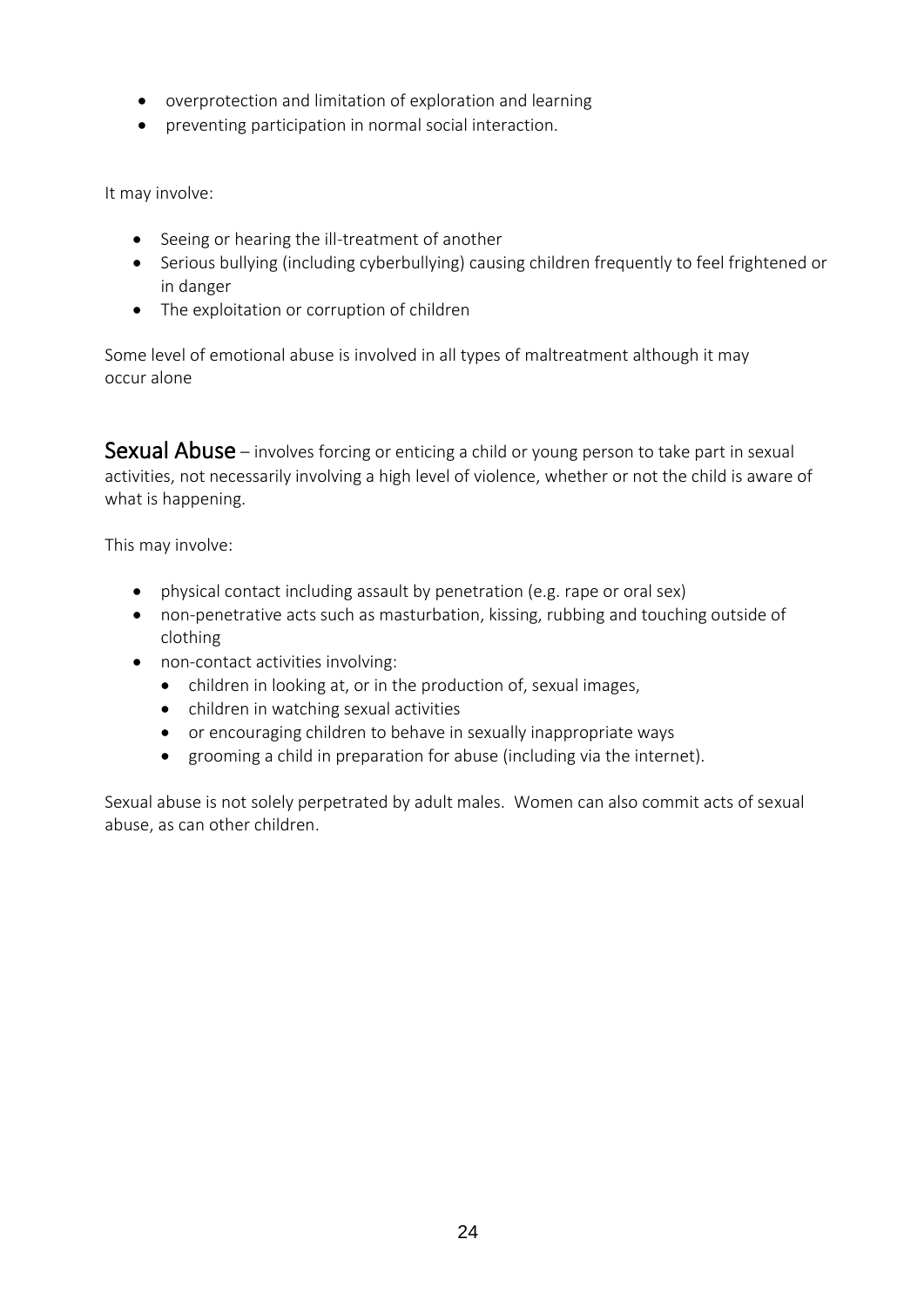# Useful Contacts - Cambridgeshire and Peterborough

Cambridgeshire and Peterborough Safeguarding Children Partnership Board – Safeguarding Inter-Agency Procedures<http://www.safeguardingcambspeterborough.org.uk/children-board/>

| <b>Education Safeguarding Team</b> |
|------------------------------------|
| ECPS.General@cambridgeshire.gov.uk |

Police Child Abuse Investigation Unit Tel: 101

# Useful Contacts - Cambridgeshire

| Education Safeguarding Manager – Sara Rogers                                      | sara.rogers@cambridgeshire.gov.uk |
|-----------------------------------------------------------------------------------|-----------------------------------|
| Early Help Hub (EHH)                                                              | Tel: 01480 376666                 |
| Customer Service Centre – social care referrals                                   | Tel: 0345 045 5203                |
| Emergency Duty Team (out of hours)                                                | Tel: 01733 234724                 |
| Local Authority Designated Officer (LADO)<br>LADO@cambridgeshire.gov.uk<br>727967 | Tel: 01223                        |

Senior Education Adviser – Phil Nash Tel: 01223 699448

# Useful Contacts - Peterborough

| Education Safeguarding Lead - Sue Proffitt                                 | susan.proffitt@peterborough.gov.uk     |
|----------------------------------------------------------------------------|----------------------------------------|
| Early Help<br>863649                                                       | Tel: 01733                             |
| Customer Service Centre – social care referrals                            | Tel: 01733 864180                      |
| Emergency Duty Team (Out of hours)                                         | Tel: 01733 234724                      |
| Local Authority Designated Officer (LADO)<br>Gisela Jarman<br>Jane Bellamy | Tel: 01733 864038<br>Tel: 01733 864790 |

# Relevant Documents